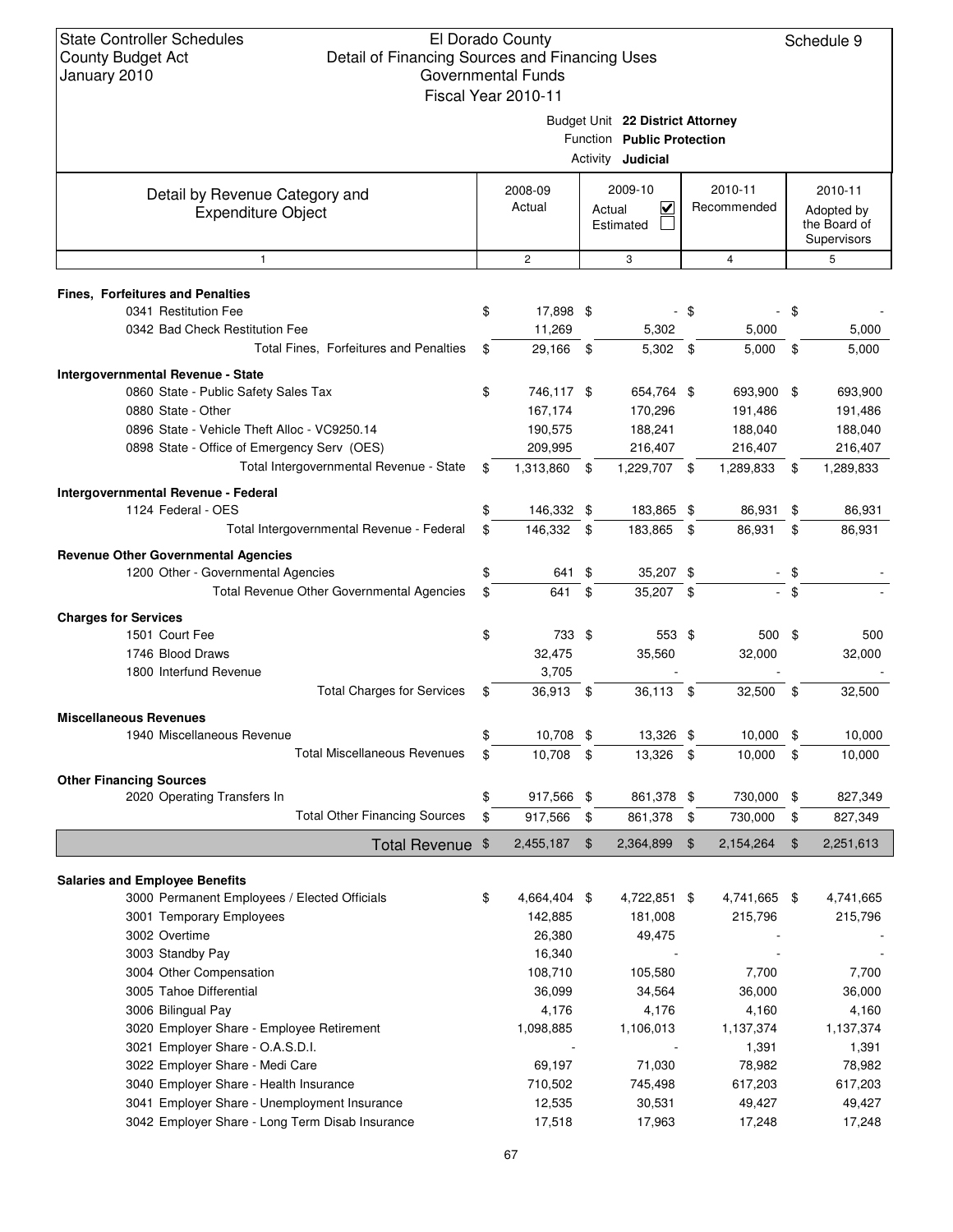|                                                             |                       | Budget Unit 22 District Attorney<br>Function Public Protection<br>Activity <b>Judicial</b> |                        |                                       |
|-------------------------------------------------------------|-----------------------|--------------------------------------------------------------------------------------------|------------------------|---------------------------------------|
| Detail by Revenue Category and<br><b>Expenditure Object</b> | 2008-09<br>Actual     | 2009-10<br>$\overline{\mathbf{v}}$<br>Actual<br>Estimated                                  | 2010-11<br>Recommended | 2010-11<br>Adopted by<br>the Board of |
|                                                             |                       |                                                                                            |                        | Supervisors                           |
| $\mathbf{1}$                                                | $\mathbf{2}^{\prime}$ | 3                                                                                          | $\overline{4}$         | 5                                     |
| 3043 Employer Share - Deferred Compensation                 | 23,081                | 25,167                                                                                     | 31,348                 | 31,348                                |
| 3046 Retiree Health - Defined Contributions                 | 192,138               | 49,672                                                                                     | 61,291                 | 61,291                                |
| 3060 Employer Share - Workers' Compensation                 | 49,804                | 45,181                                                                                     | 54,093                 | 54,093                                |
| 3080 Flexible Benefits                                      | 42,082                | 42,091                                                                                     | 205,296                | 205,296                               |
| <b>Total Salaries and Employee Benefits</b>                 | \$<br>7,214,735       | \$<br>7,230,800 \$                                                                         | 7,258,972 \$           | 7,258,972                             |
| <b>Services and Supplies</b>                                |                       |                                                                                            |                        |                                       |
| 4040 Telephone Company Vendor Payments                      | \$<br>7,942 \$        | $9,734$ \$                                                                                 | $9,452$ \$             | 9,452                                 |
| 4041 Cnty Pass thru Telephone Chrges to Depts               | 3,787                 | 3,309                                                                                      | 3,707                  | 3,707                                 |
| 4080 Household Expense                                      |                       | 35                                                                                         |                        |                                       |
| 4086 Household Expense - Janitorial/Custodial               | 1,556                 | 778                                                                                        |                        |                                       |
| 4100 Insurance - Premium                                    | 64,601                | 130,943                                                                                    | 94,251                 | 94,251                                |
| 4120 Jury and Witness Expense                               | 3,103                 | 25,977                                                                                     | 15,450                 | 15,450                                |
| 4124 Witness Fee                                            | 4,345                 | 1,576                                                                                      | 3,000                  | 3,000                                 |
| 4126 Jury Mileage: Criminal                                 | 2,891                 |                                                                                            |                        |                                       |
| 4127 Grand Jury Expense                                     | 2,935                 | (33)                                                                                       |                        |                                       |
| 4128 Witness Mileage                                        | 134                   | 1,646                                                                                      | 2,500                  | 2,500                                 |
| 4140 Maintenance - Equipment                                | 1,171                 | 760                                                                                        | 1,500                  | 1,500                                 |
| 4144 Maintenance - Computer System Supplies                 |                       | 265                                                                                        |                        |                                       |
| 4145 Maintenance - Equipment Parts                          |                       | 36                                                                                         |                        |                                       |
| 4160 Maintenance Vehicles - Service Contract                | 46                    |                                                                                            |                        |                                       |
| 4180 Maintenance - Building and Improvements                |                       | 125                                                                                        | 1,250                  | 1,250                                 |
| 4197 Maintenance - Building Supplies                        |                       | 237                                                                                        | 500                    | 500                                   |
| 4220 Memberships                                            | 14,850                | 15,280                                                                                     | 21,635                 | 21,635                                |
| 4260 Office Expense                                         | 35,464                | 25,116                                                                                     | 25,942                 | 25,942                                |
| 4261 Postage                                                | 6,261                 | 7,055                                                                                      | 6,175                  | 6,175                                 |
| 4262 Software                                               | 2,189                 | 2,032                                                                                      | 3,000                  | 3,000                                 |
| 4263 Subscription / Newspaper / Journals                    | 3,006                 | 2,806                                                                                      | 2,806                  | 2,806                                 |
| 4265 Law Books                                              | 35,766                | 33,772                                                                                     | 35,957                 | 35,957                                |
| 4266 Printing / Duplicating                                 | 298                   | 1,121                                                                                      | 815                    | 815                                   |
| 4300 Professional and Specialized Services                  | 19,563                | 28,441                                                                                     | 44,783                 | 44,783                                |
| 4308 External Data Processing Services                      | 25,801                | 26,136                                                                                     | 29,392                 | 29,392                                |
| 4317 Criminal Investigation                                 | 4,953                 | 5,297                                                                                      | 6,000                  | 6,000                                 |
| 4320 Verbatim Report - Transcription                        | 5,946                 | 11,073                                                                                     | 8,000                  | 8,000                                 |
| 4322 Medical and Sobriety Examinations                      | 65,010                | 56,475                                                                                     | 53,866                 | 62,126                                |
| 4323 Psychiatric Medical Services                           | 120                   | 675                                                                                        | 500                    | 500                                   |
| 4324 Medical, Dental and Lab Services                       | 2,217                 | 1,743                                                                                      | 1,000                  | 1,000                                 |
| 4400 Publication and Legal Notices                          | 1,620                 |                                                                                            |                        |                                       |
| 4420 Rents and Leases - Equipment                           | 22,131                | 20,653                                                                                     | 16,883                 | 16,883                                |
| 4421 Security System                                        | 2,613                 | 4,339                                                                                      | 4,164                  | 4,164                                 |
| 4440 Rent & Lease - Building/Improvements                   | 33,767                | 29,317                                                                                     | 10,920                 | 10,920                                |
| 4460 Small Tools and Instruments                            | 21                    | 320                                                                                        | 600                    | 600                                   |
| 4461 Minor Equipment                                        | 3,138                 | 3,360                                                                                      | 3,150                  | 3,150                                 |
| 4462 Minor Computer Equipment                               | 5,045                 | 9,788                                                                                      | 1,000                  | 1,000                                 |
| 4463 Minor Telephone and Radio Equipment                    | 168                   | 378                                                                                        | 250                    | 250                                   |
| 4464 Minor Law Enforcement Equipment                        | 3,531                 | 4,593                                                                                      | 2,000                  | 2,000                                 |
| 4500 Special Departmental Expense                           |                       | 1,316                                                                                      | 20,000                 | 20,000                                |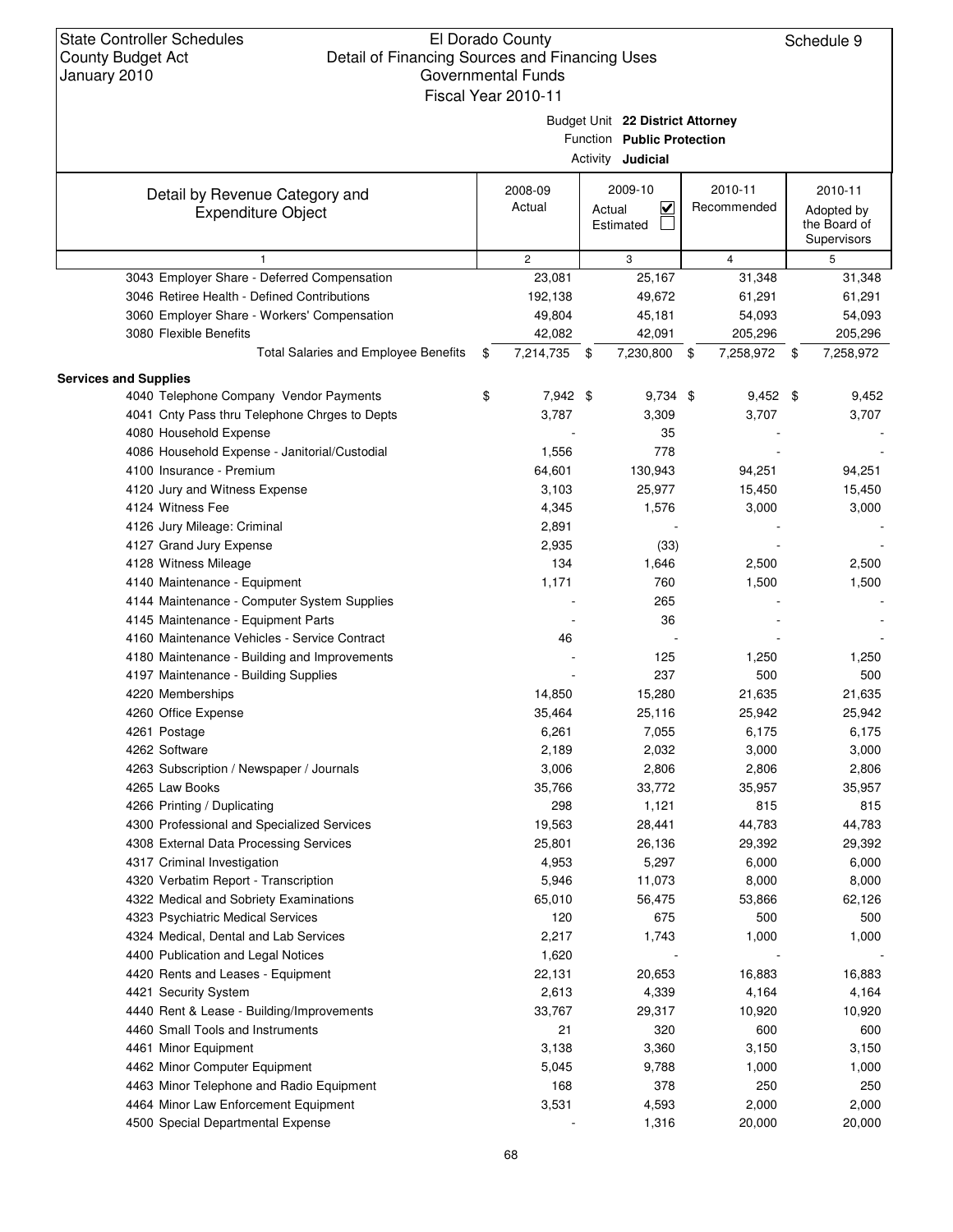| <b>State Controller Schedules</b><br><b>County Budget Act</b><br>January 2010 | Detail of Financing Sources and Financing Uses | El Dorado County<br><b>Governmental Funds</b><br>Fiscal Year 2010-11 |        |                                                                                            |               |                        | Schedule 9                                           |
|-------------------------------------------------------------------------------|------------------------------------------------|----------------------------------------------------------------------|--------|--------------------------------------------------------------------------------------------|---------------|------------------------|------------------------------------------------------|
|                                                                               |                                                |                                                                      |        | Budget Unit 22 District Attorney<br>Function Public Protection<br>Activity <b>Judicial</b> |               |                        |                                                      |
| Detail by Revenue Category and<br><b>Expenditure Object</b>                   |                                                | 2008-09<br>Actual                                                    |        | 2009-10<br>$\overline{\mathbf{v}}$<br>Actual<br>Estimated                                  |               | 2010-11<br>Recommended | 2010-11<br>Adopted by<br>the Board of<br>Supervisors |
| $\mathbf{1}$                                                                  |                                                | $\mathbf{2}$                                                         |        | 3                                                                                          |               | 4                      | 5                                                    |
| 4501 Special Projects                                                         |                                                | 42                                                                   |        | 262                                                                                        |               | 1,000                  | 1,000                                                |
| 4502 Educational Materials                                                    |                                                |                                                                      |        | 40                                                                                         |               |                        |                                                      |
| 4503 Staff Development                                                        |                                                | 6,854                                                                |        | 6,148                                                                                      |               | 6,650                  | 6,650                                                |
| 4509 Detective Expense                                                        |                                                | 533                                                                  |        |                                                                                            |               |                        |                                                      |
| 4510 District Attorney - DA                                                   |                                                |                                                                      |        |                                                                                            |               | 5,000                  | 5,000                                                |
| 4529 Software License                                                         |                                                | 698                                                                  |        | 684                                                                                        |               |                        |                                                      |
| 4534 Ammunition                                                               |                                                | 8,034                                                                |        |                                                                                            |               |                        |                                                      |
| 4600 Transportation and Travel<br>4602 Employee - Private Auto Mileage        |                                                | 20,790<br>5,820                                                      |        | 28,447<br>3,140                                                                            |               | 19,927<br>2,760        | 19,927<br>2,760                                      |
| 4605 Vehicle - Rent or Lease                                                  |                                                | 44,130                                                               |        | 75,583                                                                                     |               | 48,544                 | 48,544                                               |
| 4606 Fuel Purchases                                                           |                                                | 33,773                                                               |        | 39,458                                                                                     |               | 31,950                 | 31,950                                               |
| 4608 Hotel Accommodations                                                     |                                                |                                                                      |        | 8,304                                                                                      |               | 4,940                  | 4,940                                                |
| 4620 Utilities                                                                |                                                | 32,016                                                               |        | 31,884                                                                                     |               | 32,956                 | 32,956                                               |
|                                                                               | <b>Total Services and Supplies</b>             | \$<br>538,678 \$                                                     |        | 660,426                                                                                    | -\$           | 584,175 \$             | 592,435                                              |
|                                                                               |                                                |                                                                      |        |                                                                                            |               |                        |                                                      |
| <b>Other Charges</b><br>5300 Interfund Expenditures                           |                                                | \$<br>$6,314$ \$                                                     |        | $2,428$ \$                                                                                 |               | 6,946                  | \$<br>6,946                                          |
|                                                                               | <b>Total Other Charges</b>                     | \$<br>$6,314$ \$                                                     |        | 2,428                                                                                      | \$            | 6,946                  | \$<br>6,946                                          |
|                                                                               |                                                |                                                                      |        |                                                                                            |               |                        |                                                      |
| <b>Fixed Assets</b><br>6042 Fixed Assets - Computer Sys Equipment             |                                                | \$<br>6,551                                                          | \$     | 16,885 \$                                                                                  |               | 8,500                  | \$<br>8,500                                          |
|                                                                               | <b>Total Fixed Assets</b>                      | \$<br>6,551                                                          | \$     | 16,885 \$                                                                                  |               | 8,500                  | \$<br>8,500                                          |
|                                                                               |                                                |                                                                      |        |                                                                                            |               |                        |                                                      |
| <b>Other Financing Uses</b>                                                   |                                                |                                                                      |        |                                                                                            |               |                        |                                                      |
| 7000 Operating Transfers Out                                                  | <b>Total Other Financing Uses</b>              | \$                                                                   | \$     | 12,779 \$                                                                                  |               |                        | \$                                                   |
|                                                                               |                                                | \$                                                                   | $-$ \$ | 12,779                                                                                     | -\$           | $\blacksquare$         | \$                                                   |
| <b>Intrafund Transfers</b>                                                    |                                                |                                                                      |        |                                                                                            |               |                        |                                                      |
| 7200 Intrafund Transfers                                                      |                                                | \$<br>9,384 \$                                                       |        | 12,621 \$                                                                                  |               | 11,500                 | \$<br>11,500                                         |
| 7220 Intrafnd: Telephone Equipment and Support                                |                                                | 39,081                                                               |        | 33,684                                                                                     |               | 30,981                 | 30,981                                               |
| 7221 Intrafnd: Radio Equipment and Support                                    |                                                | 2,115                                                                |        | 108                                                                                        |               | 2,500                  | 2,500                                                |
| 7223 Intrafnd: Mail Service                                                   |                                                | 2,084                                                                |        | 1,296                                                                                      |               | 1,430                  | 1,430                                                |
| 7224 Intrafnd: Stores Support                                                 |                                                | 5,974<br>2,319                                                       |        | 4,586<br>1,380                                                                             |               | 5,100                  | 5,100<br>2,000                                       |
| 7225 Intrafnd: Central Duplicating<br>7227 Intrafnd: Internal Data Processing |                                                | 21,853                                                               |        | 27,709                                                                                     |               | 2,000<br>27,069        | 27,069                                               |
| 7229 Intrafnd: PC Support                                                     |                                                | 120                                                                  |        |                                                                                            |               | 500                    | 500                                                  |
| 7232 Intrafnd: Maint Bldg & Improvmnts                                        |                                                | 6,559                                                                |        |                                                                                            |               | 2,000                  | 2,000                                                |
| 7234 Intrafnd: Network Support                                                |                                                | 108,546                                                              |        | 121,718                                                                                    |               | 102,143                | 102,143                                              |
|                                                                               | <b>Total Intrafund Transfers</b>               | \$<br>198,035 \$                                                     |        | 203,103                                                                                    | \$            | 185,223                | \$<br>185,223                                        |
|                                                                               |                                                |                                                                      |        |                                                                                            |               |                        |                                                      |
| <b>Intrafund Abatement</b><br>7350 Intrfnd Abatemnt: Only General Fund        |                                                | \$                                                                   | - \$   |                                                                                            | \$            | (250,000)              | \$<br>(250,000)                                      |
| 7352 Intrfnd Abatemnt: DA / Family Support                                    |                                                | (125,000)                                                            |        | (201, 771)                                                                                 |               |                        |                                                      |
|                                                                               | <b>Total Intrafund Abatement</b>               | \$<br>(125,000)                                                      | \$     | (201, 771)                                                                                 | \$            | (250,000)              | \$<br>(250,000)                                      |
|                                                                               |                                                |                                                                      |        |                                                                                            |               |                        |                                                      |
| <b>Total Expenditures/Appropriations</b>                                      |                                                | \$<br>7,839,313                                                      | \$     | 7,924,650                                                                                  | $\frac{1}{2}$ | 7,793,816              | \$<br>7,802,076                                      |
|                                                                               | Net Cost \$                                    | (5,384,126)                                                          | \$     | (5,559,751)                                                                                | \$            | (5,639,552)            | \$<br>(5,550,463)                                    |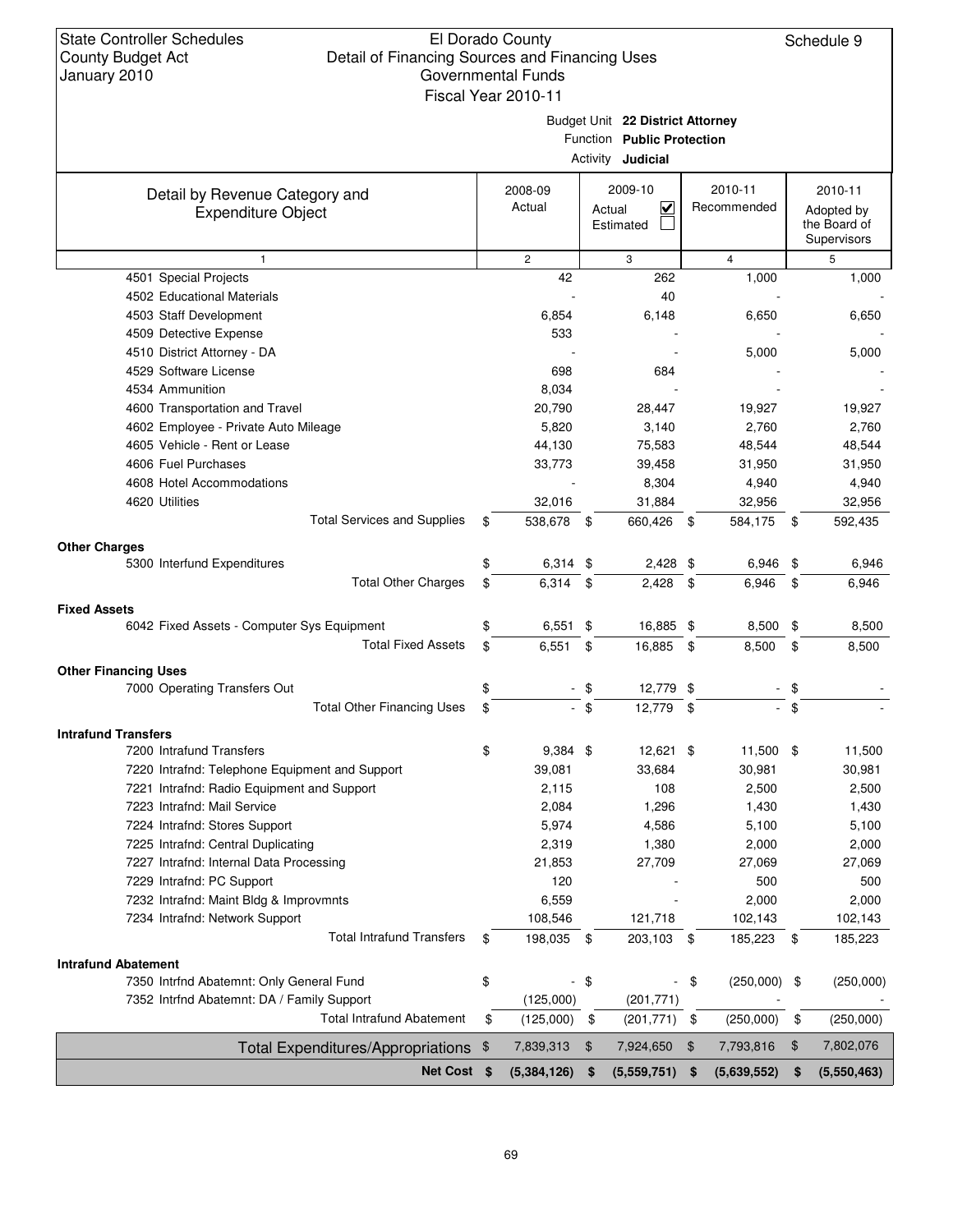|                                                                         | Fiscal Year 2010-11 |      |                                                                                          |        |                        |               |                                                      |
|-------------------------------------------------------------------------|---------------------|------|------------------------------------------------------------------------------------------|--------|------------------------|---------------|------------------------------------------------------|
|                                                                         |                     |      | Budget Unit 23 Public Defender<br>Function Public Protection<br>Activity <b>Judicial</b> |        |                        |               |                                                      |
| Detail by Revenue Category and<br><b>Expenditure Object</b>             | 2008-09<br>Actual   |      | 2009-10<br>$\checkmark$<br>Actual<br>Estimated                                           |        | 2010-11<br>Recommended |               | 2010-11<br>Adopted by<br>the Board of<br>Supervisors |
| $\mathbf{1}$                                                            | $\overline{c}$      |      | 3                                                                                        |        | $\overline{4}$         |               | 5                                                    |
| <b>Intergovernmental Revenue - State</b>                                |                     |      |                                                                                          |        |                        |               |                                                      |
| 0860 State - Public Safety Sales Tax                                    | \$<br>252,837 \$    |      | 221,703 \$                                                                               |        | 228,115 \$             |               | 228,115                                              |
| Total Intergovernmental Revenue - State                                 | \$<br>252,837 \$    |      | 221,703 \$                                                                               |        | 228,115                | \$            | 228,115                                              |
|                                                                         |                     |      |                                                                                          |        |                        |               |                                                      |
| <b>Charges for Services</b><br>1381 Public Defender: Indigents          | \$<br>4,637 \$      |      | 6,641 \$                                                                                 |        | 7,500 \$               |               | 7,500                                                |
| 1800 Interfund Revenue                                                  | 2,059               |      |                                                                                          |        |                        |               |                                                      |
| <b>Total Charges for Services</b>                                       | \$<br>6,696         | -\$  | 6,641                                                                                    | \$     | 7,500                  | \$            | 7,500                                                |
|                                                                         |                     |      |                                                                                          |        |                        |               |                                                      |
| <b>Miscellaneous Revenues</b>                                           |                     |      |                                                                                          |        |                        |               |                                                      |
| 1941 Miscellaneous Refund                                               | \$<br>$(148)$ \$    |      |                                                                                          | $-$ \$ |                        | - \$          |                                                      |
| 1942 Miscellaneous Reimbursement<br><b>Total Miscellaneous Revenues</b> | \$<br>651<br>503    | \$   |                                                                                          | $-$ \$ |                        | \$            |                                                      |
|                                                                         |                     |      |                                                                                          |        |                        |               |                                                      |
| Total Revenue \$                                                        | 260,036             | \$   | 228,344                                                                                  | \$     | 235,615                | $\frac{1}{2}$ | 235,615                                              |
| <b>Salaries and Employee Benefits</b>                                   |                     |      |                                                                                          |        |                        |               |                                                      |
| 3000 Permanent Employees / Elected Officials                            | \$<br>1,886,722 \$  |      | 1,735,010 \$                                                                             |        | 1,733,317 \$           |               | 1,733,317                                            |
| 3001 Temporary Employees                                                | 29,181              |      | 33,455                                                                                   |        | 84,000                 |               | 84,000                                               |
| 3002 Overtime                                                           | 44                  |      | 19                                                                                       |        |                        |               |                                                      |
| 3004 Other Compensation                                                 | 78,406              |      | 57,426                                                                                   |        | 15,000                 |               | 15,000                                               |
| 3005 Tahoe Differential                                                 | 14,182              |      | 12,059                                                                                   |        | 12,000                 |               | 12,000                                               |
| 3006 Bilingual Pay                                                      | 3,662               |      | 3,273                                                                                    |        | 3,120                  |               | 3,120                                                |
| 3020 Employer Share - Employee Retirement                               | 371,013             |      | 336,954                                                                                  |        | 335,628                |               | 335,628                                              |
| 3022 Employer Share - Medi Care                                         | 26,038              |      | 24,342                                                                                   |        | 22,802                 |               | 22,802                                               |
| 3040 Employer Share - Health Insurance                                  | 195,531             |      | 203,359                                                                                  |        | 149,928                |               | 149,928                                              |
| 3041 Employer Share - Unemployment Insurance                            | 4,030               |      | 7,669                                                                                    |        | 14,490                 |               | 14,490                                               |
| 3042 Employer Share - Long Term Disab Insurance                         | 7,111               |      | 7,061                                                                                    |        | 6,240                  |               | 6,240                                                |
| 3043 Emplover Share - Deferred Compensation                             | 22,284              |      | 20,296                                                                                   |        | 33,753                 |               | 33,753                                               |
| 3046 Retiree Health - Defined Contributions                             | 63,853              |      | 16,507                                                                                   |        | 19,529                 |               | 19,529                                               |
| 3060 Employer Share - Workers' Compensation                             | 6,073               |      | 6,072                                                                                    |        | 6,239                  |               | 6,239                                                |
| 3080 Flexible Benefits                                                  | 28,788              |      | 21,827                                                                                   |        | 78,000                 |               | 78,000                                               |
| 3081 Flexible Benefits 1099                                             | (19)                |      |                                                                                          |        |                        |               |                                                      |
| <b>Total Salaries and Employee Benefits</b>                             | \$<br>2,736,900     | - \$ | 2,485,329                                                                                | \$     | 2,514,045              | \$            | 2,514,045                                            |
| <b>Services and Supplies</b>                                            |                     |      |                                                                                          |        |                        |               |                                                      |
| 4020 Clothing and Personal Supplies                                     | \$<br>$24$ \$       |      |                                                                                          | \$     | $50*$                  |               | 50                                                   |
| 4040 Telephone Company Vendor Payments                                  | 109                 |      | 59                                                                                       |        | 100                    |               | 100                                                  |
| 4041 Cnty Pass thru Telephone Chrges to Depts                           | 1,777               |      | 1,781                                                                                    |        | 1,500                  |               | 1,500                                                |
| 4086 Household Expense - Janitorial/Custodial                           | 2,340               |      | 2,916                                                                                    |        | 4,380                  |               | 4,380                                                |
| 4100 Insurance - Premium                                                | 9,074               |      | 12,777                                                                                   |        | 9,842                  |               | 9,842                                                |
| 4120 Jury and Witness Expense                                           |                     |      |                                                                                          |        | 4,500                  |               | 4,500                                                |
| 4122 Jury Expense - Criminal                                            | 156                 |      |                                                                                          |        |                        |               |                                                      |
| 4123 Jury Expense - Meals<br>4124 Witness Fee                           | 40<br>38            |      |                                                                                          |        | 500<br>650             |               | 500                                                  |
| 4128 Witness Mileage                                                    |                     |      | 135                                                                                      |        |                        |               | 650                                                  |
| 4141 Maintenance - Office Equipment                                     | 90                  |      |                                                                                          |        | 500                    |               | 500                                                  |
| 4180 Maintenance - Building and Improvements                            |                     |      | 132                                                                                      |        |                        |               |                                                      |
|                                                                         |                     |      |                                                                                          |        |                        |               |                                                      |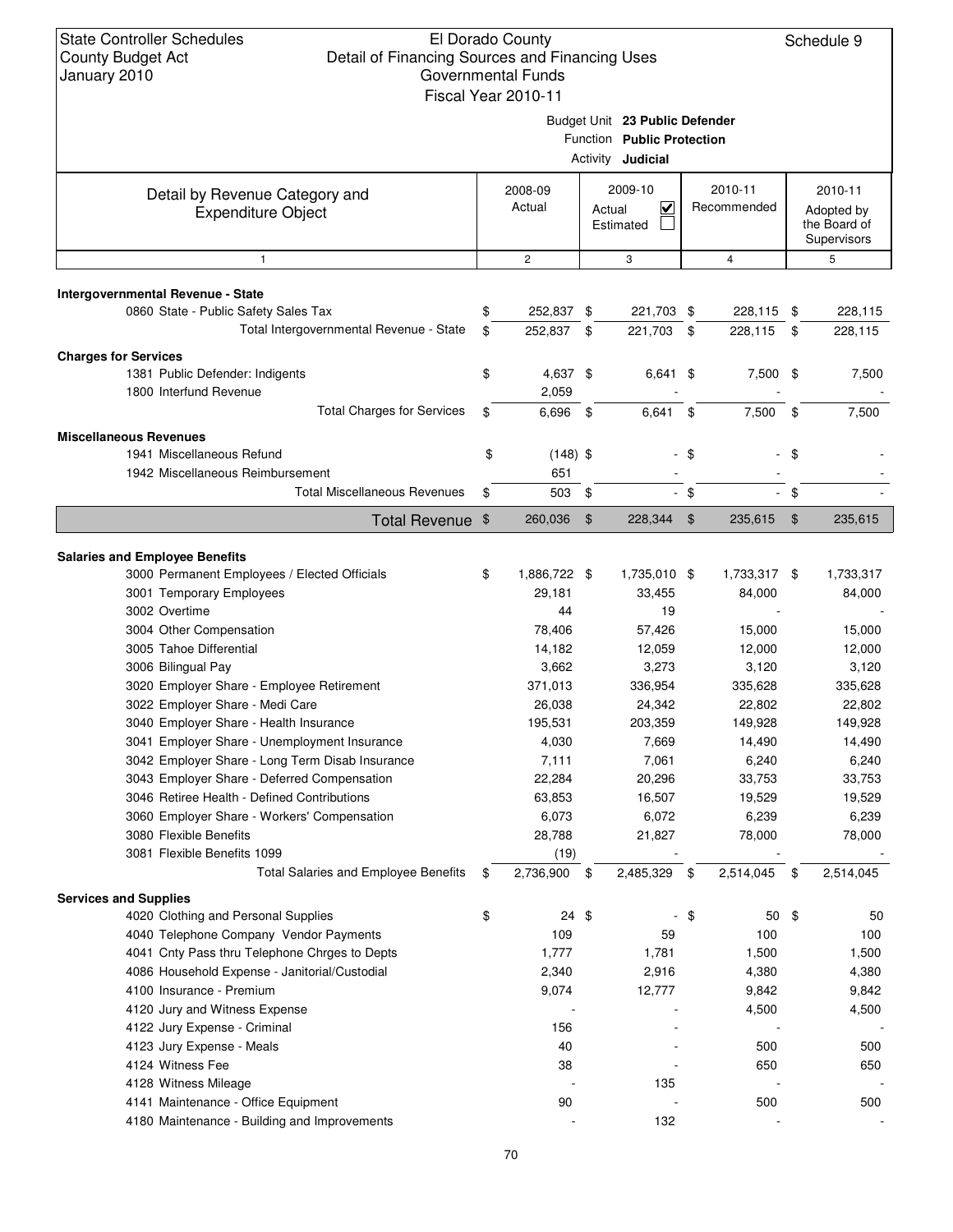|                                                             | Fiscal Year 2010-11 |                                                                                          |                        |                                                      |
|-------------------------------------------------------------|---------------------|------------------------------------------------------------------------------------------|------------------------|------------------------------------------------------|
|                                                             |                     | Budget Unit 23 Public Defender<br>Function Public Protection<br>Activity <b>Judicial</b> |                        |                                                      |
| Detail by Revenue Category and<br><b>Expenditure Object</b> | 2008-09<br>Actual   | 2009-10<br>$\overline{\mathbf{v}}$<br>Actual<br>Estimated                                | 2010-11<br>Recommended | 2010-11<br>Adopted by<br>the Board of<br>Supervisors |
| $\mathbf{1}$                                                | $\overline{c}$      | 3                                                                                        | 4                      | 5                                                    |
| 4220 Memberships                                            | 6,940               | 6,440                                                                                    | 6,800                  | 6,800                                                |
| 4260 Office Expense                                         | 9,565               | 7,515                                                                                    | 10,000                 | 10,000                                               |
| 4261 Postage                                                | 938                 | 512                                                                                      | 850                    | 850                                                  |
| 4263 Subscription / Newspaper / Journals                    | 10,198              | 13,544                                                                                   | 10,000                 | 10,000                                               |
| 4264 Books / Manuals                                        | 85                  |                                                                                          | 100                    | 100                                                  |
| 4265 Law Books                                              | 16,143              | 11,737                                                                                   | 13,000                 | 13,000                                               |
| 4266 Printing / Duplicating                                 | 1,914               | 42                                                                                       | 1,500                  | 1,500                                                |
| 4300 Professional and Specialized Services                  | 39,146              | 27,647                                                                                   | 50,000                 | 50,000                                               |
| 4317 Criminal Investigation                                 | 24,594              | 5,203                                                                                    | 60,000                 | 60,000                                               |
| 4318 Interpreter                                            | 1,268               | 2,068                                                                                    | 2,000                  | 2,000                                                |
| 4320 Verbatim Report - Transcription                        | 3,589               | 4,459                                                                                    | 4,000                  | 4,000                                                |
| 4321 Miscellaneous Trial                                    |                     |                                                                                          | 1,000                  | 1,000                                                |
| 4323 Psychiatric Medical Services                           | 20,981              | 14,668                                                                                   | 80,000                 | 80,000                                               |
| 4324 Medical, Dental and Lab Services                       | 10,388              | 6,700                                                                                    | 8,000                  | 8,000                                                |
| 4334 Fire Prevention and Inspection                         | 38                  | 38                                                                                       | 100                    | 100                                                  |
| 4400 Publication and Legal Notices                          |                     |                                                                                          | 50                     | 50                                                   |
| 4420 Rents and Leases - Equipment                           | 6,782               | 7,826                                                                                    | 5,629                  | 5,629                                                |
| 4440 Rent & Lease - Building/Improvements                   | 77,342              | 70,254                                                                                   | 63,352                 | 63,352                                               |
| 4460 Small Tools and Instruments                            | 21                  |                                                                                          |                        |                                                      |
| 4461 Minor Equipment                                        | 366                 |                                                                                          |                        |                                                      |
| 4462 Minor Computer Equipment                               | 40                  |                                                                                          |                        |                                                      |
| 4502 Educational Materials                                  | 99                  | 175                                                                                      |                        |                                                      |
| 4503 Staff Development                                      | 2,568               | 1,440                                                                                    | 10,000                 | 10,000                                               |
| 4506 Film Development/Photography Supplies                  | 195                 |                                                                                          | 150                    | 150                                                  |
| 4529 Software License                                       | 3,442               | 3,442                                                                                    | 3,248                  |                                                      |
| 4600 Transportation and Travel                              | 3,895               | 3,088                                                                                    | 5,000                  | 5,000                                                |
| 4602 Employee - Private Auto Mileage                        | 11,202              | 5,293                                                                                    | 7,500                  | 7,500                                                |
| 4605 Vehicle - Rent or Lease                                | 732                 |                                                                                          |                        |                                                      |
| 4606 Fuel Purchases                                         | 400                 |                                                                                          |                        |                                                      |
| 4608 Hotel Accommodations                                   |                     | 447                                                                                      |                        |                                                      |
| 4620 Utilities                                              | 11,358              | 14,358                                                                                   | 12,000                 | 12,000                                               |
| <b>Total Services and Supplies</b>                          | 277,877 \$<br>\$    | 224,695 \$                                                                               | 376,301                | 373,053<br>\$                                        |
| <b>Intrafund Transfers</b>                                  |                     |                                                                                          |                        |                                                      |
| 7200 Intrafund Transfers                                    | $25$ \$<br>\$       | $50*$                                                                                    | 25                     | -\$<br>25                                            |
| 7210 Intrafnd: Collections                                  | 405                 | 205                                                                                      | 250                    | 250                                                  |
| 7220 Intrafnd: Telephone Equipment and Support              | 14,423              | 14,850                                                                                   | 15,000                 | 15,000                                               |
| 7223 Intrafnd: Mail Service                                 | 1,205               | 869                                                                                      | 1,061                  | 1,061                                                |
| 7224 Intrafnd: Stores Support                               | 1,173               | 1,122                                                                                    | 1,555                  | 1,555                                                |
| 7225 Intrafnd: Central Duplicating                          |                     | 376                                                                                      |                        |                                                      |
| 7227 Intrafnd: Internal Data Processing                     | 5,894               | 6,963                                                                                    | 7,334                  | 7,334                                                |
| 7228 Intrafnd: Internet Connect Charges                     |                     |                                                                                          | 750                    | 750                                                  |
| 7229 Intrafnd: PC Support                                   | 1,410               | 1,371                                                                                    | 3,000                  | 3,000                                                |
| 7232 Intrafnd: Maint Bldg & Improvmnts                      | 35                  |                                                                                          |                        |                                                      |
| 7234 Intrafnd: Network Support                              | 28,652              | 32,539                                                                                   | 34,893                 | 34,893                                               |
| <b>Total Intrafund Transfers</b>                            | 53,222 \$<br>\$     | 58,344 \$                                                                                | 63,868                 | 63,868<br>\$                                         |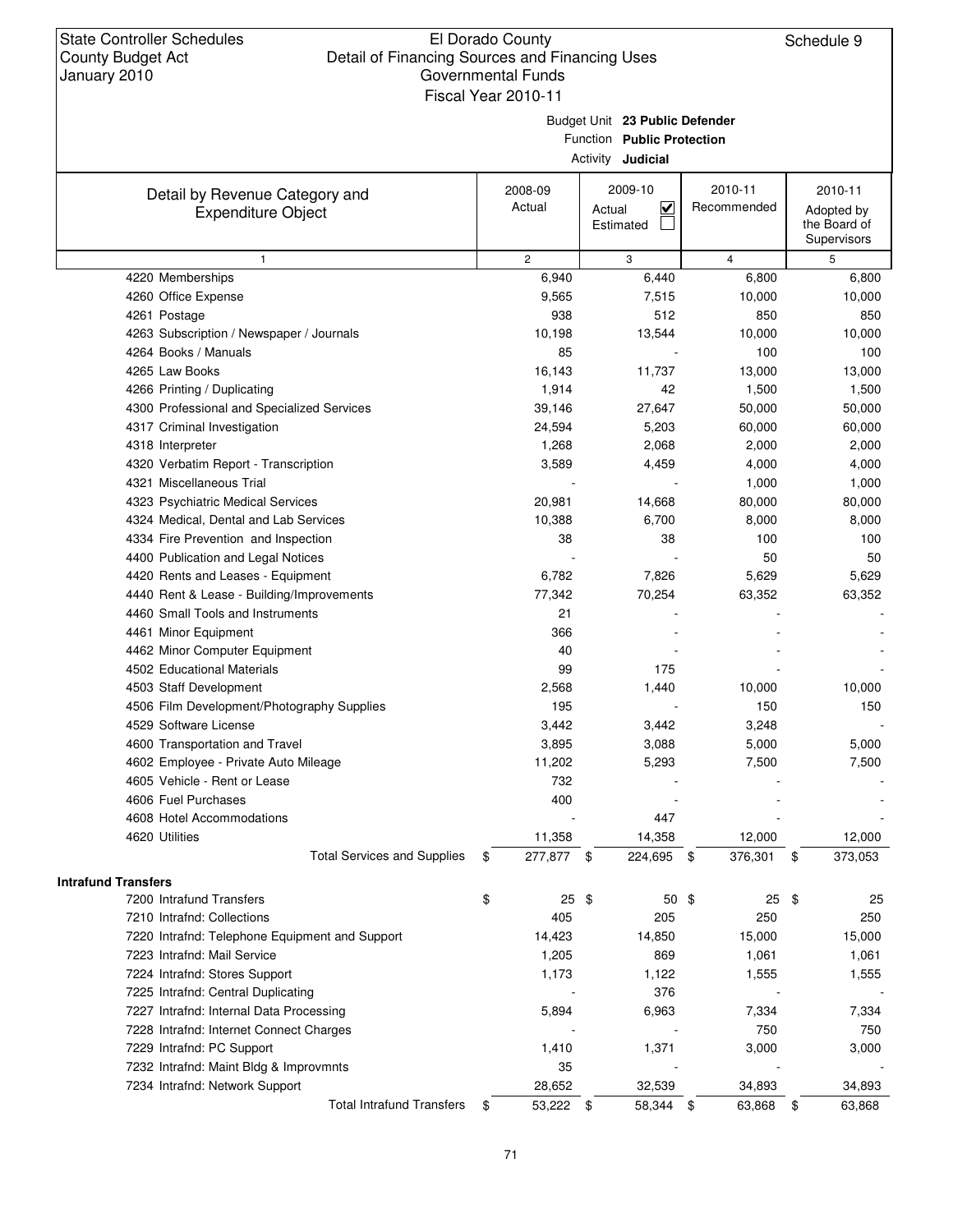| <b>State Controller Schedules</b><br><b>County Budget Act</b><br>January 2010 | Detail of Financing Sources and Financing Uses | El Dorado County<br>Governmental Funds<br>Fiscal Year 2010-11 |     |                                                                                          |    |                        |     | Schedule 9                                           |
|-------------------------------------------------------------------------------|------------------------------------------------|---------------------------------------------------------------|-----|------------------------------------------------------------------------------------------|----|------------------------|-----|------------------------------------------------------|
|                                                                               |                                                |                                                               |     | Budget Unit 23 Public Defender<br>Function Public Protection<br>Activity <b>Judicial</b> |    |                        |     |                                                      |
| Detail by Revenue Category and<br><b>Expenditure Object</b>                   |                                                | 2008-09<br>Actual                                             |     | 2009-10<br>V<br>Actual<br>Estimated                                                      |    | 2010-11<br>Recommended |     | 2010-11<br>Adopted by<br>the Board of<br>Supervisors |
|                                                                               |                                                | 2                                                             |     | 3                                                                                        |    | 4                      |     | 5                                                    |
|                                                                               | Total Expenditures/Appropriations \$           | 3,068,000                                                     | \$. | 2,768,368 \$                                                                             |    | 2,954,214              | \$. | 2,950,966                                            |
|                                                                               | Net Cost \$                                    | (2,807,964)                                                   | S   | (2,540,023)                                                                              | S. | (2,718,599)            | S.  | (2,715,351)                                          |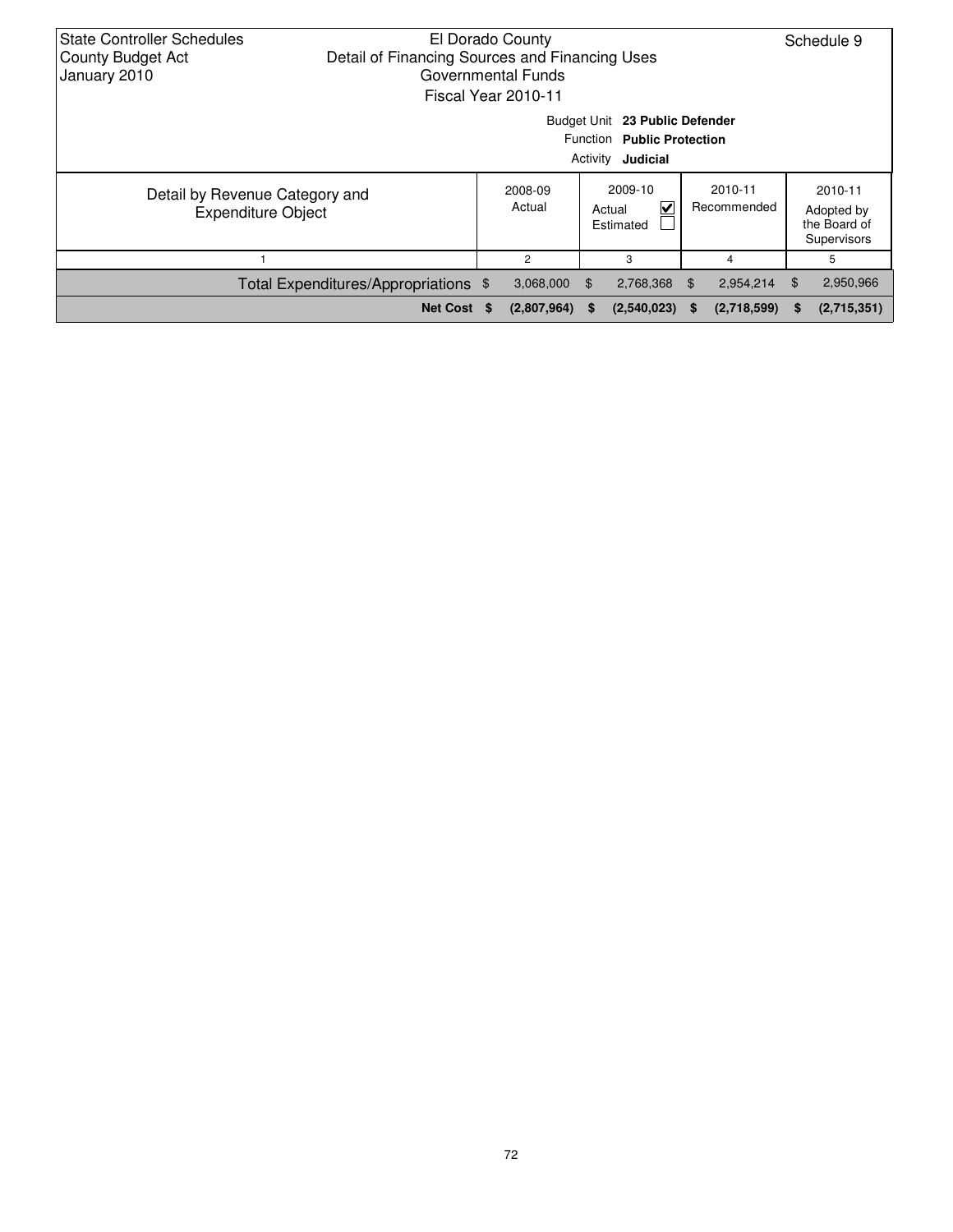| January ZUTU |                                                                           |     | GUVUIIIIIEIII FUIIUS<br>Fiscal Year 2010-11 |                            |     |                                             |                 |
|--------------|---------------------------------------------------------------------------|-----|---------------------------------------------|----------------------------|-----|---------------------------------------------|-----------------|
|              |                                                                           |     |                                             |                            |     |                                             |                 |
|              |                                                                           |     |                                             | Budget Unit 24 Sheriff     |     |                                             |                 |
|              |                                                                           |     |                                             | Function Public Protection |     |                                             |                 |
|              |                                                                           |     |                                             |                            |     | <b>Activity Police Protection/Detention</b> |                 |
|              | Detail by Revenue Category and                                            |     | 2008-09                                     | 2009-10                    |     | 2010-11                                     | 2010-11         |
|              | <b>Expenditure Object</b>                                                 |     | Actual                                      | V<br>Actual                |     | Recommended                                 | Adopted by      |
|              |                                                                           |     |                                             | Estimated                  |     |                                             | the Board of    |
|              |                                                                           |     |                                             |                            |     |                                             | Supervisors     |
|              | $\mathbf{1}$                                                              |     | $\overline{c}$                              | 3                          |     | $\overline{4}$                              | 5               |
| <b>Taxes</b> |                                                                           |     |                                             |                            |     |                                             |                 |
|              | 0110 Property Taxes - Current Unsecured                                   | \$  | 149,778 \$                                  | 161,864 \$                 |     | 158,215                                     | \$<br>158,215   |
|              | <b>Total Taxes</b>                                                        | \$  | 149,778                                     | \$<br>161,864 \$           |     | 158,215                                     | \$<br>158,215   |
|              |                                                                           |     |                                             |                            |     |                                             |                 |
|              | <b>Licenses, Permits and Franchises</b><br>0260 Other License and Permits | \$  | $2,439$ \$                                  | 2,706 \$                   |     | $2,200$ \$                                  | 2,200           |
|              | 0270 Well Permit                                                          |     | 15                                          |                            |     |                                             |                 |
|              | 0274 Alarm Permit                                                         |     | 104,048                                     | 95,521                     |     | 96,000                                      | 96,000          |
|              | 0275 Carry Consealed Weapon Permit                                        |     | 5,859                                       | 6,756                      |     | 6,000                                       | 6,000           |
|              | 0276 Permit: Fugitive Dust                                                |     | 84                                          |                            |     |                                             |                 |
|              | Total Licenses, Permits and Franchises                                    | \$  | 112,445 \$                                  | 104,983                    | -\$ | 104,200                                     | \$<br>104,200   |
|              |                                                                           |     |                                             |                            |     |                                             |                 |
|              | <b>Fines, Forfeitures and Penalties</b>                                   |     |                                             |                            |     |                                             |                 |
|              | 0300 Vehicle Code Fines                                                   | \$  | 46,419 \$                                   | 52,620 \$                  |     | 45,600                                      | \$<br>45,600    |
|              | Total Fines, Forfeitures and Penalties                                    | \$  | 46,419                                      | \$<br>52,620 \$            |     | 45,600                                      | \$<br>45,600    |
|              | Revenue from Use of Money and Property                                    |     |                                             |                            |     |                                             |                 |
|              | 0422 Rent - Miscellaneous                                                 | \$  | 4,200 \$                                    | 4,200 \$                   |     | 4,200                                       | \$<br>4,200     |
|              | Total Revenue from Use of Money and Property                              | \$  | 4,200                                       | \$<br>$4,200$ \$           |     | 4,200                                       | \$<br>4,200     |
|              | Intergovernmental Revenue - State                                         |     |                                             |                            |     |                                             |                 |
|              | 0542 State - Vehicle Abatement Surcharge                                  | \$  | 129,382 \$                                  | 130,601 \$                 |     | 90,000 \$                                   | 90,000          |
|              | 0660 State - Mental Health                                                |     | 13,832                                      |                            |     |                                             |                 |
|              | 0860 State - Public Safety Sales Tax                                      |     | 5,762,105                                   | 5,057,185                  |     | 5,204,667                                   | 5,204,667       |
|              | 0880 State - Other                                                        |     | 1,013,888                                   | 836,159                    |     | 1,003,800                                   | 571,077         |
|              | 0883 State - Peace Officers Training Program                              |     | 169,377                                     | 77,797                     |     | 50,000                                      | 50,000          |
|              | 0900 State - Boating and Waterways                                        |     | 332,876                                     | 359,696                    |     | 390,890                                     | 379,546         |
|              | Total Intergovernmental Revenue - State                                   | \$. | 7,421,460                                   | \$<br>6,461,438            | -\$ | 6,739,357                                   | \$<br>6,295,290 |
|              | Intergovernmental Revenue - Federal                                       |     |                                             |                            |     |                                             |                 |
|              | 1000 Federal - Public Assistance Admin.                                   | \$  | 400 \$                                      |                            | -\$ |                                             | \$              |
|              | 1100 Federal - Other                                                      |     | 580,503                                     | 168,914                    |     | 754,937                                     | 1,257,911       |
|              | 1118 Federal - Office Crim Justice Planning                               |     | 131,690                                     |                            |     |                                             |                 |
|              | 1121 Federal - SCAAP - ST Criminal Alien Asst P                           |     | 103,425                                     |                            |     | 93,000                                      | 93,000          |
|              | Total Intergovernmental Revenue - Federal                                 | \$  | 816,018 \$                                  | 168,914 \$                 |     | 847,937                                     | \$<br>1,350,911 |
|              | <b>Revenue Other Governmental Agencies</b>                                |     |                                             |                            |     |                                             |                 |
|              | 1200 Other - Governmental Agencies                                        | \$  | 72,742 \$                                   | 71,614 \$                  |     | $1,500$ \$                                  | 1,500           |
|              | 1207 Shingle Springs Rancheria                                            |     | 125,000                                     | 500,000                    |     | 500,000                                     | 500,000         |
|              | Total Revenue Other Governmental Agencies                                 | \$  | 197,742 \$                                  | 571,614 \$                 |     | 501,500                                     | \$<br>501,500   |
|              |                                                                           |     |                                             |                            |     |                                             |                 |
|              | <b>Charges for Services</b>                                               |     |                                             |                            |     |                                             |                 |
|              | 1340 Communication Services                                               | \$  | 21,126 \$                                   | 13,435 \$                  |     | $36,000$ \$                                 | 36,000          |
|              | 1401 Planning and Engineering Fees                                        |     | 1,716                                       |                            |     |                                             |                 |
|              | 1490 Civil Process Services                                               |     | 56,190                                      | 56,651                     |     | 57,000                                      | 57,000          |
|              | 1508 Booking Fee                                                          |     | 118,041                                     | 99,507                     |     | 162,500                                     | 162,500         |
|              | 1540 Estate Fees                                                          |     | 31,499                                      | 10,382                     |     | 20,000                                      | 20,000          |
|              | 1580 Law Enforcement Services                                             |     | 41,124                                      | 77,998                     |     | 33,875                                      | 33,875          |
|              | 1581 United States Forest Service (USFS)                                  |     | 74,778                                      | 3,564                      |     | 26,000                                      | 26,000          |
|              | 1582 Law Enforcement: Fingerprinting Services                             |     | 30,273                                      | 25,828                     |     | 40,000                                      | 40,000          |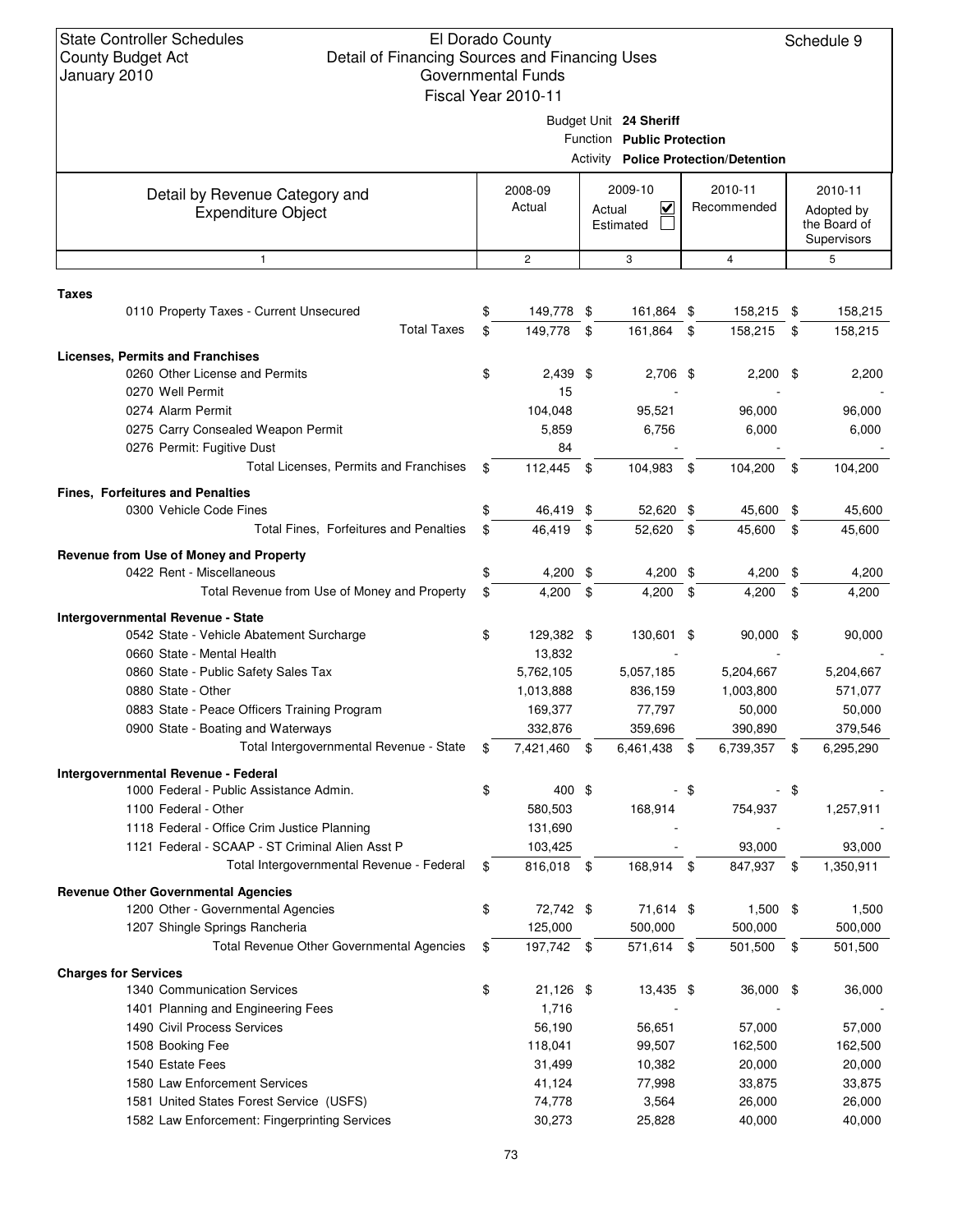Schedule 9

### Budget Unit **24 Sheriff**

Function **Public Protection**

Activity **Police Protection/Detention**

|                                                             |                     |                                                           |                | ACTIVITY <b>POIICE Protection/Detention</b> |                                                      |
|-------------------------------------------------------------|---------------------|-----------------------------------------------------------|----------------|---------------------------------------------|------------------------------------------------------|
| Detail by Revenue Category and<br><b>Expenditure Object</b> | 2008-09<br>Actual   | 2009-10<br>$\overline{\mathsf{v}}$<br>Actual<br>Estimated |                | 2010-11<br>Recommended                      | 2010-11<br>Adopted by<br>the Board of<br>Supervisors |
| $\mathbf{1}$                                                | $\overline{c}$      | 3                                                         |                | $\overline{4}$                              | 5                                                    |
| 1583 Law Enforcement: Vehicle Abatement                     | 3,309               | 1,757                                                     |                | 20,000                                      | 20,000                                               |
| 1680 Institutional Care and Services                        | 1,859               | 1,863                                                     |                |                                             |                                                      |
| 1681 State and Federal Prisoner Holds                       | 61,014              | 118,533                                                   |                | 50,000                                      | 50,000                                               |
| 1740 Charges for Services                                   | 44,706              | 30,764                                                    |                | 39,900                                      | 39,900                                               |
| 1742 Miscellaneous Copy Fees                                | 12,070              | 9,700                                                     |                | 9,000                                       | 9,000                                                |
| 1747 Home Electronic Monitoring Prog (HEMP)                 | 2,680               | 911                                                       |                |                                             |                                                      |
| 1748 In Custody Weekender Work Program                      | 7,980               | 9,251                                                     |                | 7,000                                       | 7,000                                                |
| 1749 Weekender Work Program                                 | 100,621             | 102,009                                                   |                | 88,000                                      | 88,000                                               |
| 1771 Superior Court Services                                | 2,080,068           | 1,800,000                                                 |                | 1,900,000                                   | 1,900,000                                            |
| 1800 Interfund Revenue                                      | 1,872               | 816                                                       |                | 1,200                                       | 1,200                                                |
| 1802 Intrfnd Rev: Radio Equip & Support                     | 1,799               | 1,090                                                     |                | 5,000                                       | 5,000                                                |
| <b>Total Charges for Services</b>                           | \$<br>2,692,726     | \$<br>2,364,059                                           | \$             | 2,495,475                                   | \$<br>2,495,475                                      |
|                                                             |                     |                                                           |                |                                             |                                                      |
| <b>Miscellaneous Revenues</b>                               |                     |                                                           |                | 4,000 \$                                    |                                                      |
| 1920 Other Sales                                            | \$<br>12,745 \$     | $4,248$ \$                                                |                |                                             | 4,000                                                |
| 1940 Miscellaneous Revenue<br>1941 Miscellaneous Refund     | 5,064               | 4,830                                                     |                | 3,300                                       | 3,300                                                |
| 1942 Miscellaneous Reimbursement                            | 9,120               |                                                           |                |                                             |                                                      |
|                                                             | 146                 |                                                           |                |                                             |                                                      |
| 1943 Miscellaneous Donation                                 | 7,468               | 4,235                                                     |                | 3,000                                       | 3,000                                                |
| 1949 Auto Physical Damage                                   | 485                 |                                                           |                |                                             |                                                      |
| 1951 Advertising                                            | 20,640              | 22,080                                                    |                | 16,000                                      | 16,000                                               |
| 1952 Unclaimed Cash                                         | 700                 | 234                                                       |                |                                             |                                                      |
| 1999 Special Revenue Clearing                               | 541                 |                                                           |                |                                             |                                                      |
| <b>Total Miscellaneous Revenues</b>                         | \$<br>56,910 \$     | 35,627 \$                                                 |                | 26,300                                      | \$<br>26,300                                         |
| <b>Other Financing Sources</b>                              |                     |                                                           |                |                                             |                                                      |
| 2020 Operating Transfers In                                 | \$<br>675,347 \$    | 894,379 \$                                                |                | 905,970                                     | \$<br>919,745                                        |
| <b>Total Other Financing Sources</b>                        | \$<br>675,347       | \$<br>894,379                                             | \$             | 905,970                                     | \$<br>919,745                                        |
| Total Revenue \$                                            | 12,173,045          | \$<br>10,819,698                                          | $\mathfrak{F}$ | 11,828,754                                  | \$<br>11,901,436                                     |
| <b>Salaries and Employee Benefits</b>                       |                     |                                                           |                |                                             |                                                      |
| 3000 Permanent Employees / Elected Officials                | \$<br>25,398,741 \$ | 24,934,542 \$                                             |                | 25,363,710 \$                               | 24,718,266                                           |
| 3001 Temporary Employees                                    | 760,035             | 654,019                                                   |                | 299,515                                     | 299,515                                              |
| 3002 Overtime                                               | 3,652,094           | 2,835,288                                                 |                | 2,865,730                                   | 2,884,806                                            |
| 3003 Standby Pay                                            | 61,646              | 58,272                                                    |                | 80,993                                      | 80,993                                               |
| 3004 Other Compensation                                     | 1,372,988           | 814,300                                                   |                | 248,462                                     | 248,462                                              |
| 3005 Tahoe Differential                                     | 190,684             | 182,616                                                   |                | 189,599                                     | 189,599                                              |
| 3006 Bilingual Pay                                          | 24,370              | 23,116                                                    |                | 24,440                                      | 24,440                                               |
| 3007 Hazard Pay                                             | 14,372              | 10,556                                                    |                | 41,600                                      | 41,600                                               |
| 3020 Employer Share - Employee Retirement                   | 7,734,188           | 7,510,842                                                 |                | 7,971,476                                   | 7,971,476                                            |
| 3022 Employer Share - Medi Care                             | 398,971             | 381,088                                                   |                | 413,721                                     | 413,721                                              |
| 3040 Employer Share - Health Insurance                      | 4,216,218           | 4,233,555                                                 |                | 4,122,750                                   | 4,122,750                                            |
| 3041 Employer Share - Unemployment Insurance                | 79,283              | 168,608                                                   |                | 302,676                                     | 302,676                                              |
| 3042 Employer Share - Long Term Disab Insurance             | 48,119              | 44,485                                                    |                | 44,360                                      | 44,360                                               |
| 3043 Employer Share - Deferred Compensation                 | 69,998              | 60,915                                                    |                | 72,731                                      | 72,731                                               |
| 3046 Retiree Health - Defined Contributions                 | 1,158,055           | 309,138                                                   |                | 384,573                                     | 384,573                                              |
| 3060 Employer Share - Workers' Compensation                 | 1,230,112           | 1,186,610                                                 |                | 1,285,764                                   | 1,285,764                                            |
|                                                             |                     |                                                           |                |                                             |                                                      |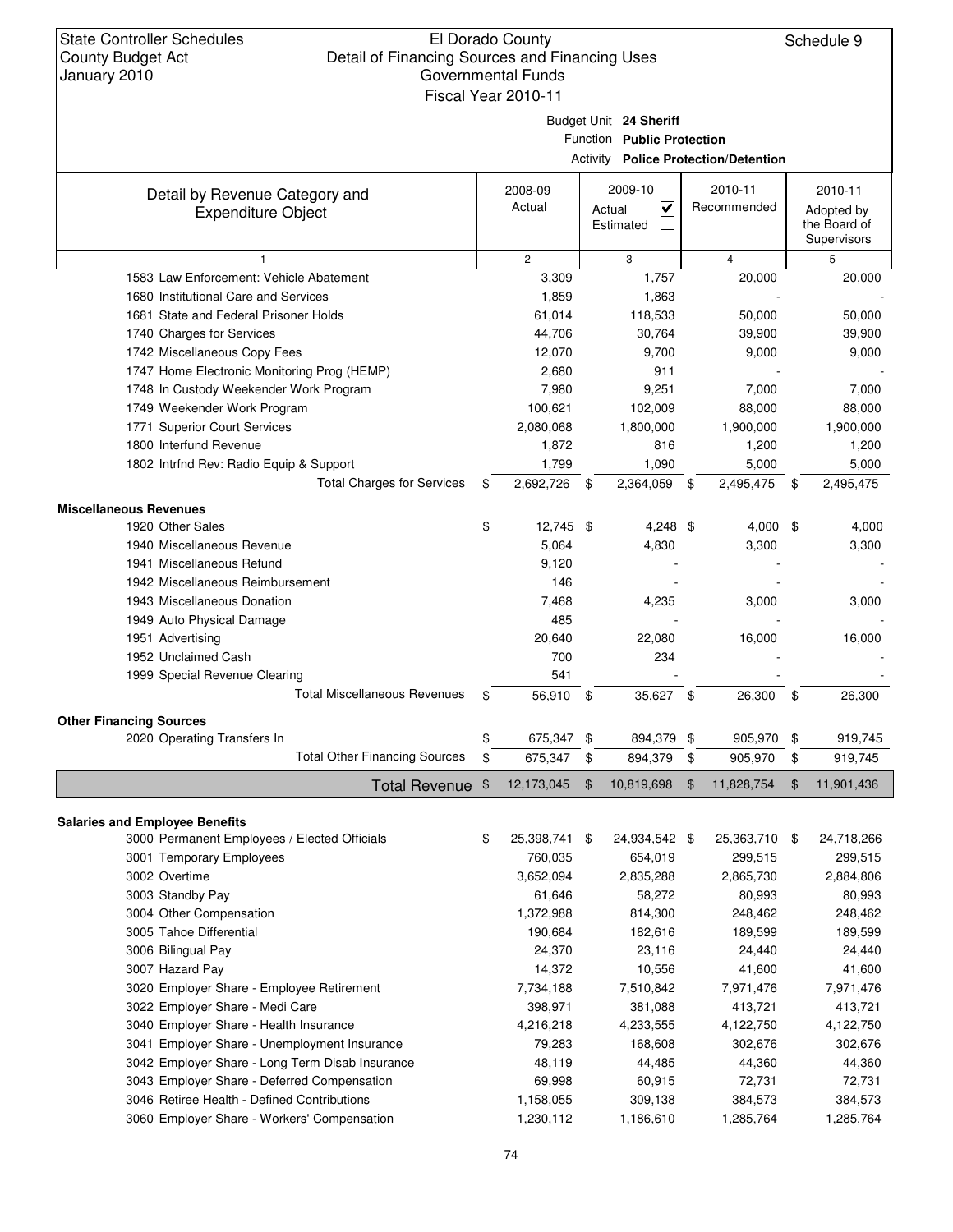State Controller Schedules County Budget Act

## El Dorado County Detail of Financing Sources and Financing Uses Governmental Funds

4086 Household Expense - Janitorial/Custodial 25,383 22,291 24,852 24,852 4087 Household Expense - Exterm/Fumigation Serv - 160 160 160 160 160 4100 Insurance - Premium 546,467 1,068,571 904,444 904,444 4101 Insurance - Additional Liability **1,000** 1,000 1,000 1,000 1,000 1,000 1,000 1,000 1,000 1,000 1,000 1,000 1,000 1,000 1,000 1,000 1,000 1,000 1,000 1,000 1,000 1,000 1,000 1,000 1,000 1,000 1,000 1,000 1,000 1,000 1,

Schedule 9

| January 2010                                                | Governmental Funds<br>Fiscal Year 2010-11 |                                                      |                                                                                    |                |    |                                                      |
|-------------------------------------------------------------|-------------------------------------------|------------------------------------------------------|------------------------------------------------------------------------------------|----------------|----|------------------------------------------------------|
|                                                             |                                           | Budget Unit 24 Sheriff<br>Function Public Protection |                                                                                    |                |    |                                                      |
| Detail by Revenue Category and<br><b>Expenditure Object</b> | 2008-09<br>Actual                         | 2009-10<br>V<br>Actual<br>Estimated                  |                                                                                    | 2010-11        |    | 2010-11<br>Adopted by<br>the Board of<br>Supervisors |
|                                                             | $\overline{2}$                            | 3                                                    |                                                                                    | $\overline{4}$ |    | 5                                                    |
| 3080 Flexible Benefits                                      | 199,690                                   | 187,273                                              |                                                                                    | 832,250        |    | 832,250                                              |
| Total Salaries and Employee Benefits                        | \$<br>46,609,565                          | \$<br>43,595,223                                     | \$                                                                                 | 44,544,350     | \$ | 43,917,982                                           |
| <b>Services and Supplies</b>                                |                                           |                                                      |                                                                                    |                |    |                                                      |
| 4020 Clothing and Personal Supplies                         | \$<br>139,361 \$                          | 104,176 \$                                           |                                                                                    |                |    | 202,976                                              |
| 4040 Telephone Company Vendor Payments                      | 137,418                                   | 145,219                                              |                                                                                    | 145,648        |    | 145,648                                              |
| 4041 Cnty Pass thru Telephone Chrges to Depts               | 12,250                                    | 11,484                                               |                                                                                    | 23,904         |    | 23,904                                               |
| 4042 Radio Vendor Payments                                  |                                           | 6,240                                                |                                                                                    |                |    |                                                      |
| 4060 Food and Food Products                                 | 703,762                                   | 667,842                                              |                                                                                    | 671,178        |    | 671,178                                              |
| 4080 Household Expense                                      | 150,824                                   | 144,706                                              |                                                                                    | 132,036        |    | 132,036                                              |
| 4081 Household Expense - Paper Goods                        |                                           | 2,243                                                |                                                                                    |                |    |                                                      |
| 4082 Household Expense - Other                              | 19,274                                    | 24,694                                               |                                                                                    | 27,440         |    | 27,440                                               |
| 4083 Household Expense - Laundry                            | 9,617                                     | 13,354                                               |                                                                                    | 18,560         |    | 18,560                                               |
| 4084 Household Expense - Expendable Equipment               |                                           | 111                                                  | <b>Activity Police Protection/Detention</b><br>Recommended<br>221,025 \$<br>50.799 |                |    |                                                      |
| 4085 Household Expense - Refuse Disposal                    | 33.640                                    | 32,371                                               |                                                                                    |                |    | 50,799                                               |

| 4140 Maintenance - Equipment                  | 160,812 | 105,230 | 182,480 | 182,480 |
|-----------------------------------------------|---------|---------|---------|---------|
| 4141 Maintenance - Office Equipment           |         |         | 2,144   | 2,144   |
| 4142 Maintenance - Telephone / Radio          | 326     | 259     | 19,090  | 19,090  |
| 4143 Maintenance - Service Contracts          | 14,237  | 3,687   |         |         |
| 4144 Maintenance - Computer System Supplies   | 18,058  | 24,244  | 13,175  | 13,175  |
| 4145 Maintenance - Equipment Parts            | 49,802  | 44,189  | 16,250  | 16,250  |
| 4160 Maintenance Vehicles - Service Contract  | 53      | 1,312   | 2,160   | 2,160   |
| 4161 Maintenance Vehicles - Parts/Direct Chrg |         | (40)    | 250     | 250     |
| 4162 Maintenance Vehicles - Supplies          | 2,814   | 3,433   | 10,137  | 10,137  |
| 4164 Maintenance Vehicles - Tires and Tubes   | 237     |         | 3,250   | 3,250   |
| 4165 Maintenance Vehicles - Oil and Grease    |         | 61      |         |         |
| 4180 Maintenance - Building and Improvements  | 103,738 | 19,057  | 94,556  | 104,556 |
| 4183 Maintenance - Grounds                    | 20      |         | 6,000   | 6,000   |
| 4197 Maintenance - Building Supplies          |         | 2,540   |         |         |
| 4200 Medical, Dental and Laboratory Supplies  | 820     |         | 6,300   | 6,300   |
| 4220 Memberships                              | 3,690   | 2,925   | 12,025  | 12,025  |
| 4221 Memberships - Legislative Advocacy       | 5,099   | 5,099   | 6,200   | 6,200   |
| 4260 Office Expense                           | 102,362 | 69,046  | 84,952  | 84,952  |
| 4261 Postage                                  | 24,377  | 22,284  | 28,996  | 31,156  |
| 4262 Software                                 | 15,358  | 9,035   | 92,472  | 69,175  |
| 4263 Subscription / Newspaper / Journals      | 5,890   | 2,834   | 6,955   | 6,955   |
| 4264 Books / Manuals                          | 2,942   | 2,187   | 2,617   | 2,617   |
| 4265 Law Books                                | 3,420   | 1,961   | 4,132   | 4,132   |
| 4266 Printing / Duplicating                   | 6,437   | 5,408   | 9,425   | 9,425   |
| 4300 Professional and Specialized Services    | 303,847 | 271,409 | 379,886 | 232,036 |
| 4308 External Data Processing Services        | 96,220  | 96,465  | 119,632 | 119,632 |
| 4318 Interpreter                              |         | 55      |         |         |

4121 Jury Expense - Civil - 69 - -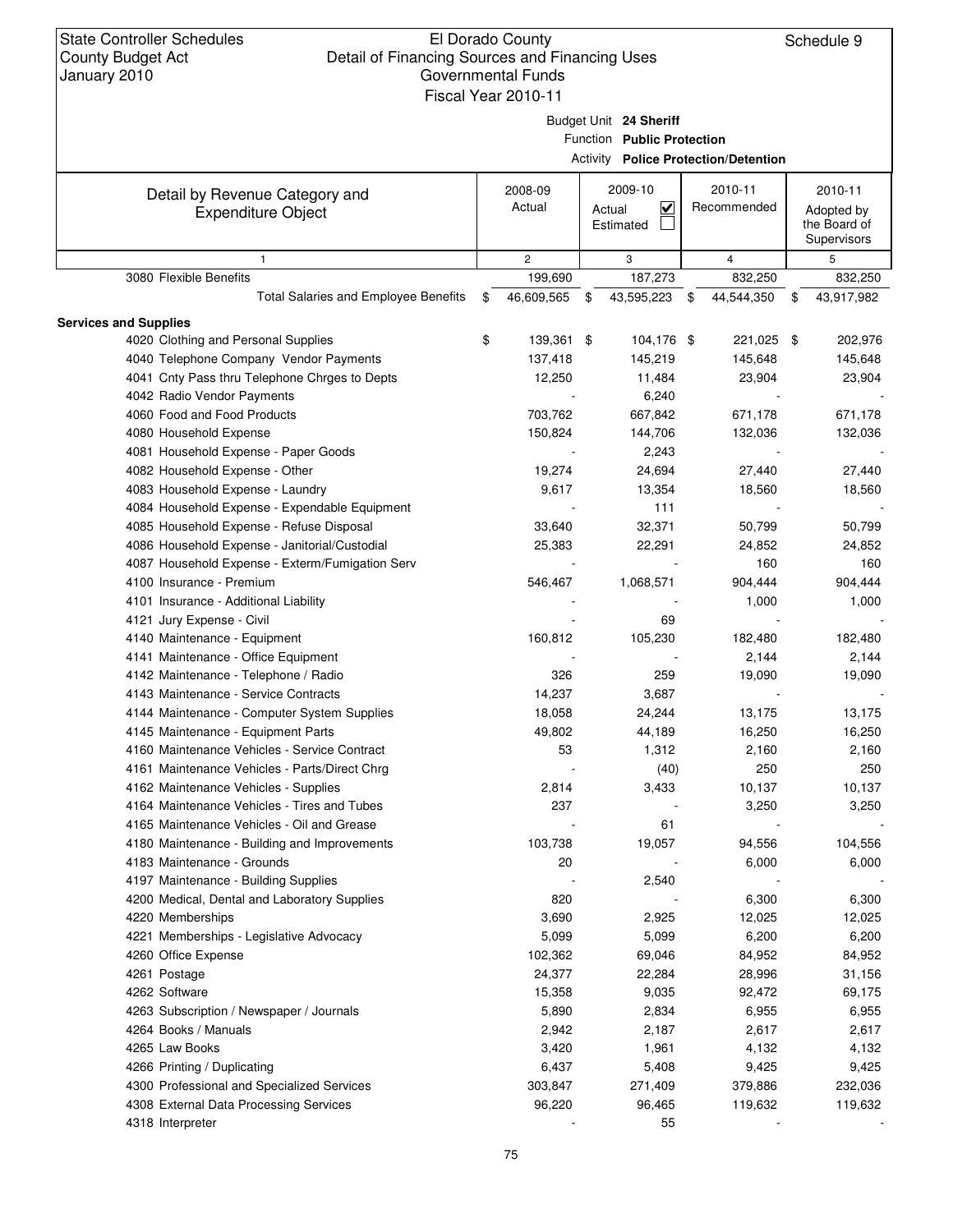Budget Unit **24 Sheriff**

Function **Public Protection**

Activity **Police Protection/Detention**

|                                                 | 2008-09          | 2009-10                           | 2010-11     | 2010-11         |
|-------------------------------------------------|------------------|-----------------------------------|-------------|-----------------|
| Detail by Revenue Category and                  | Actual           | $\overline{\mathbf{v}}$<br>Actual | Recommended | Adopted by      |
| <b>Expenditure Object</b>                       |                  | Estimated                         |             | the Board of    |
|                                                 |                  |                                   |             | Supervisors     |
|                                                 | $\overline{c}$   | 3                                 | 4           | 5               |
| 4320 Verbatim Report - Transcription            | 1,095            | 49                                | 2,000       | 2,000           |
| 4322 Medical and Sobriety Examinations          |                  |                                   | 400         | 400             |
| 4323 Psychiatric Medical Services               | 8,075            | 3,600                             | 14,400      | 14,400          |
| 4324 Medical, Dental and Lab Services           | 239,877          | 211,304                           | 284,045     | 284,045         |
| 4328 Emergency Medical Serv (EMS) - Physician   | 223              | 365                               |             |                 |
| 4334 Fire Prevention and Inspection             | 1,911            | 1,027                             | 6,145       | 6,145           |
| 4400 Publication and Legal Notices              | 355              |                                   |             |                 |
| 4420 Rents and Leases - Equipment               | 104,524          | 99,489                            | 107,990     | 120,990         |
| 4421 Security System                            | 20               | 6,481                             | 1,818       | 1,818           |
| 4440 Rent & Lease - Building/Improvements       | 399,439          | 327,907                           | 328,084     | 328,684         |
| 4460 Small Tools and Instruments                | 54,778           | 39,778                            | 82,471      | 92,988          |
| 4461 Minor Equipment                            | 94,824           | 116,448                           | 99,999      | 136,299         |
| 4462 Minor Computer Equipment                   | 256,253          | 61,853                            | 175,125     | 142,982         |
| 4463 Minor Telephone and Radio Equipment        | 54,904           | 16,378                            | 39,575      | 51,575          |
| 4464 Minor Law Enforcement Equipment            | 103,201          | 90,551                            | 78,395      | 78,395          |
| 4465 Minor Vehicle Equipment                    | 86,991           | 15,585                            | 67,114      | 87,352          |
| 4500 Special Departmental Expense               | 124,341          | 52,078                            | 138,982     | 206,237         |
| 4502 Educational Materials                      | 100              |                                   | 150         | 150             |
| 4503 Staff Development                          | 111,802          | 56,866                            | 41,475      | 41,475          |
| 4505 SB 924 - Transportation and Travel         | 11,690           | 13,996                            | 54,000      | 54,000          |
| 4506 Film Development/Photography Supplies      |                  |                                   | 1,165       | 1,165           |
| 4507 Fire and Safety Supplies                   |                  | 506                               |             |                 |
| 4509 Detective Expense                          | 20,000           | 9,000                             |             |                 |
| 4529 Software License                           | 117,526          | 109,120                           | 163,736     | 164,234         |
| 4534 Ammunition                                 | 164,222          | 84,915                            | 155,350     | 159,598         |
| 4563 Road: Materials Testing                    |                  | 774                               |             |                 |
| 4600 Transportation and Travel                  | 374,952          | 105,346                           | 199,042     | 209,042         |
| 4601 Volunteer - Transportation and Travel      | 1,368            | 1,197                             | 750         | 750             |
| 4602 Employee - Private Auto Mileage            | 26,491           | 8,482                             | 22,465      | 22,765          |
| 4604 Volunteer - Private Auto Mileage           |                  | 691                               |             |                 |
| 4605 Vehicle - Rent or Lease                    | 749,116          | 1,012,652                         | 1,252,172   | 1,252,172       |
| 4606 Fuel Purchases                             | 551,623          | 626,969                           | 627,483     | 627,983         |
| 4608 Hotel Accommodations                       |                  | 35,389                            | 1,407       | 1,407           |
| 4620 Utilities                                  | 625,949          | 688,394                           | 671,150     | 671,150         |
| <b>Total Services and Supplies</b>              | 6,984,201<br>\$  | 6,733,244 \$<br>\$                | 7,941,018   | 7,907,295<br>\$ |
| <b>Other Charges</b>                            |                  |                                   |             |                 |
| 5240 Contribution To Non-county Governmental    | 476,809 \$<br>\$ | 79,004 \$                         | 117,500 \$  | 304,459         |
| 5300 Interfund Expenditures                     | 37,399           | 35,615                            | 1,362       | 1,362           |
| 5317 Intrfnd Exp: Detention Medical             |                  |                                   | 8,319       | 8,319           |
| 5330 Intrfnd Exp: Allocated Salaries & Benefits | 7,000            | 5,904                             |             |                 |
| <b>Total Other Charges</b>                      | 521,208 \$<br>\$ | 120,523 \$                        | 127,181     | 314,140<br>\$   |
| <b>Fixed Assets</b>                             |                  |                                   |             |                 |
| 6020 Fixed Assets - Building and Improvement    | $3,204$ \$<br>\$ |                                   | -\$         | \$              |
| 6025 Fixed Assets - Leasehold Improvements      | 24,435           |                                   |             |                 |
| 6040 Fixed Assets - Equipment                   | 289,962          | 201,968                           | 236,646     | 293,289         |
| 6042 Fixed Assets - Computer Sys Equipment      | 403,986          | 303,624                           | 69,649      | 280,149         |
|                                                 |                  |                                   |             |                 |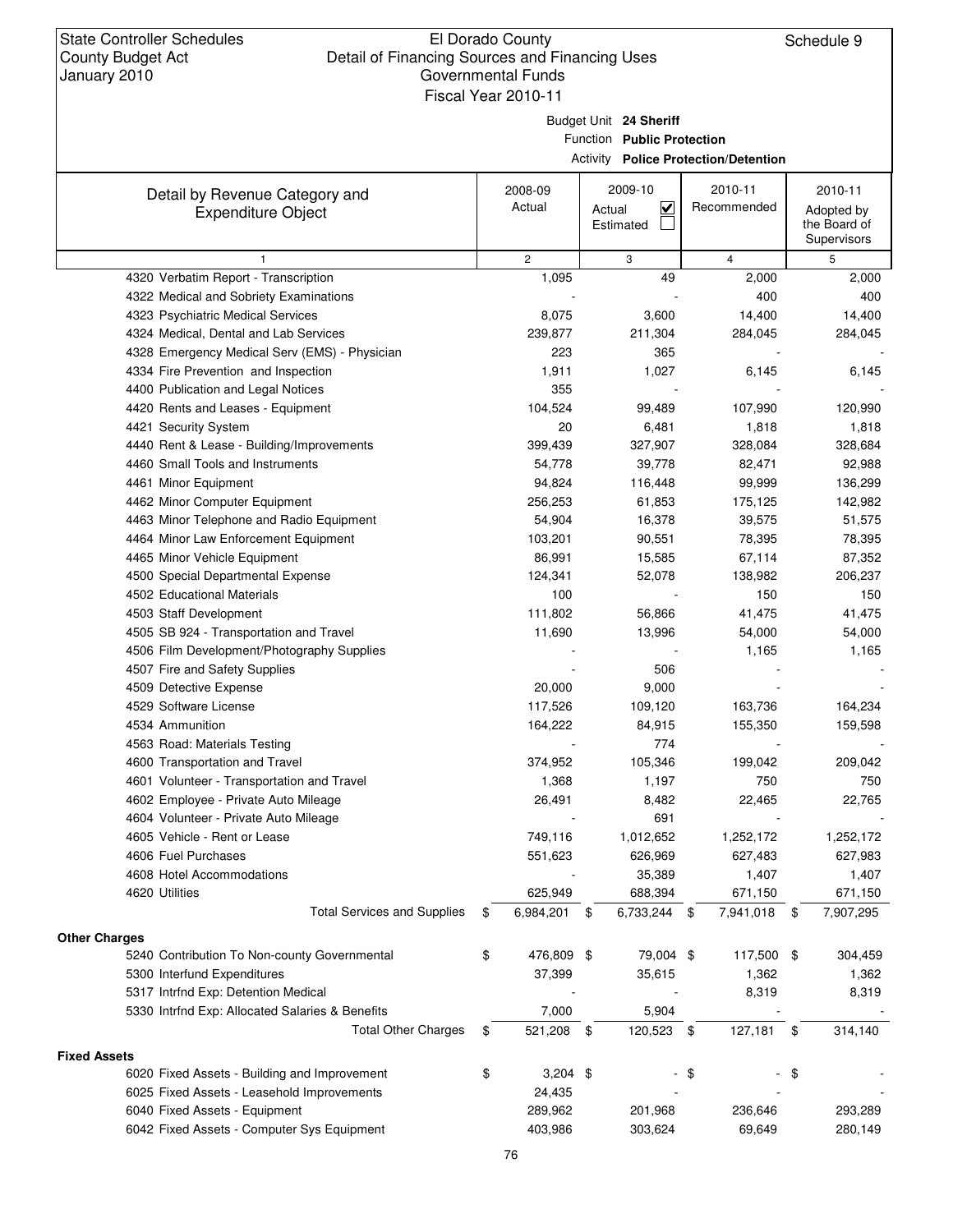|                                                             | Fiscal Year 2010-11 |                |                                                      |                                             |                                                      |
|-------------------------------------------------------------|---------------------|----------------|------------------------------------------------------|---------------------------------------------|------------------------------------------------------|
|                                                             |                     |                | Budget Unit 24 Sheriff<br>Function Public Protection | <b>Activity Police Protection/Detention</b> |                                                      |
| Detail by Revenue Category and<br><b>Expenditure Object</b> | 2008-09<br>Actual   |                | 2009-10<br>⊽<br>Actual<br>Estimated                  | 2010-11<br>Recommended                      | 2010-11<br>Adopted by<br>the Board of<br>Supervisors |
| $\mathbf{1}$                                                | $\overline{2}$      |                | 3                                                    | $\overline{4}$                              | 5                                                    |
| <b>Total Fixed Assets</b>                                   | \$<br>721,587       | $\mathfrak{L}$ | 505,592 \$                                           | 306,295                                     | \$<br>573,438                                        |
| <b>Other Financing Uses</b>                                 |                     |                |                                                      |                                             |                                                      |
| 7000 Operating Transfers Out                                | \$<br>92,337 \$     |                |                                                      |                                             |                                                      |
| <b>Total Other Financing Uses</b>                           | \$<br>92,337 \$     |                |                                                      | \$                                          | \$                                                   |
| <b>Intrafund Transfers</b>                                  |                     |                |                                                      |                                             |                                                      |
| 7200 Intrafund Transfers                                    | \$<br>12,090 \$     |                | $3,126$ \$                                           | $11,200$ \$                                 | 11,200                                               |
| 7210 Intrafnd: Collections                                  | 576                 |                | 353                                                  | 1,742                                       | 1,742                                                |
| 7220 Intrafnd: Telephone Equipment and Support              | 185,527             |                | 151,603                                              | 182,247                                     | 182,247                                              |
| 7223 Intrafnd: Mail Service                                 | 7,052               |                | 4,105                                                | 4,683                                       | 4,683                                                |
| 7224 Intrafnd: Stores Support                               | 25,123              |                | 20,179                                               | 23,883                                      | 23,883                                               |
| 7225 Intrafnd: Central Duplicating                          | 27,068              |                | 10,678                                               | 25,815                                      | 25,815                                               |
| 7226 Intrafnd: Lease Administration Fee                     |                     |                |                                                      | 2,060                                       | 2,060                                                |
| 7227 Intrafnd: Internal Data Processing                     | 119,287             |                | 132,146                                              | 137,592                                     | 137,592                                              |
| 7229 Intrafnd: PC Support                                   | 3,045               |                | 2,571                                                | 2,850                                       | 2,850                                                |
| 7232 Intrafnd: Maint Bldg & Improvmnts                      | 128,112             |                |                                                      | 55,000                                      | 106,000                                              |
| 7234 Intrafnd: Network Support                              | 53,927              |                | 47,560                                               | 29,474                                      | 29,474                                               |
| <b>Total Intrafund Transfers</b>                            | \$<br>561,806 \$    |                | 372,321 \$                                           | 476,546                                     | \$<br>527,546                                        |
| <b>Intrafund Abatement</b>                                  |                     |                |                                                      |                                             |                                                      |
| 7350 Intrfnd Abatemnt: Only General Fund                    | \$<br>$(4,260)$ \$  |                | $(3,900)$ \$                                         |                                             | \$                                                   |
| 7355 Intrfnd Abatemnt: Radio Equipment and Support          | (4,502)             |                | (1, 143)                                             |                                             |                                                      |
| <b>Total Intrafund Abatement</b>                            | \$<br>(8, 762)      | \$             | $(5,043)$ \$                                         | $\mathcal{L}^{\pm}$                         | \$                                                   |
| <b>Total Expenditures/Appropriations</b>                    | \$<br>55,481,942    | $\mathfrak{F}$ | 51,321,860                                           | \$<br>53,395,390                            | \$<br>53,240,401                                     |
|                                                             |                     |                |                                                      |                                             |                                                      |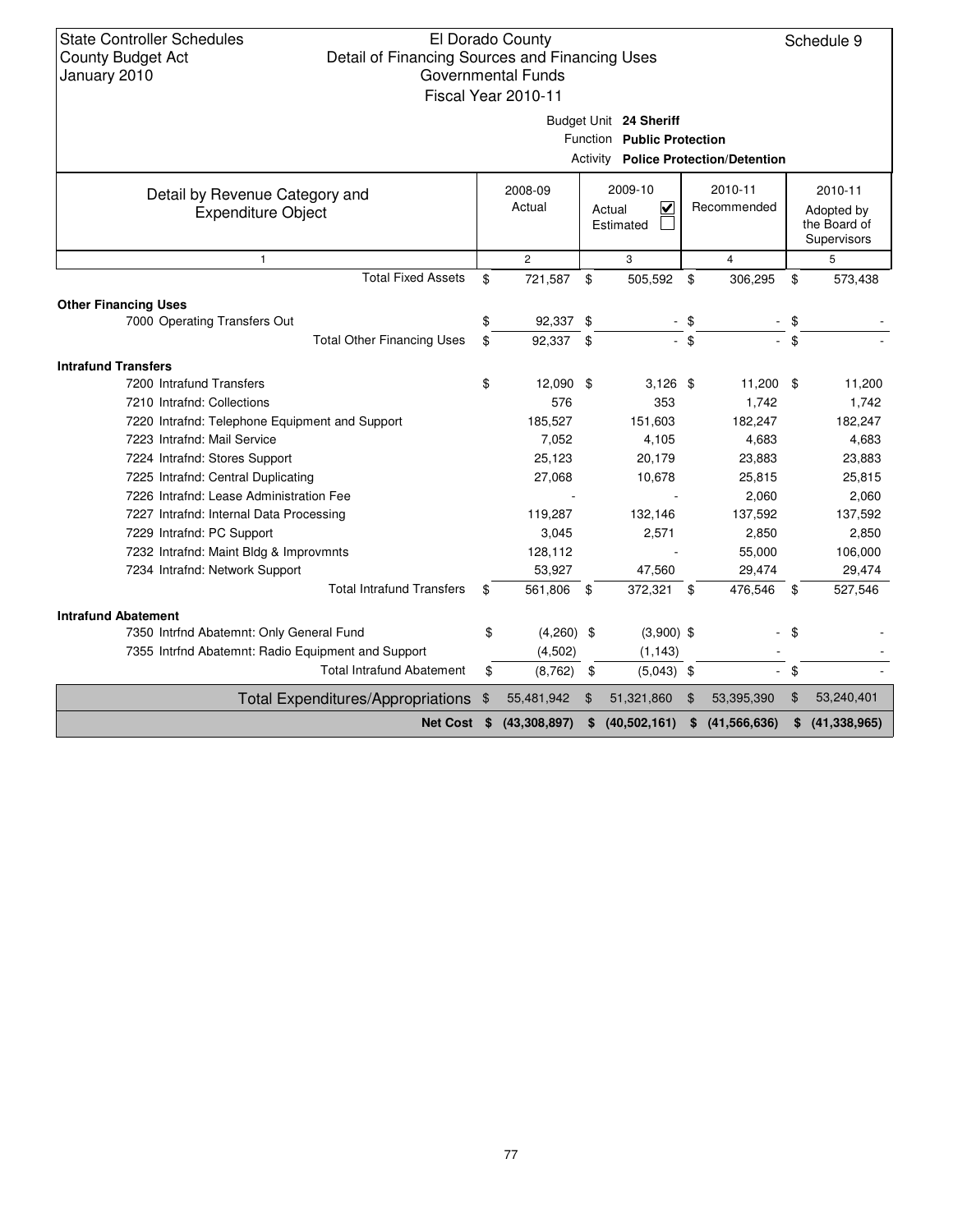Schedule 9

| Budget Unit 24 Sheriff - Jail Commissary |  |
|------------------------------------------|--|

|                                                                     |                   |                | <b>Activity Detention and Correction</b>                  |                |                        |                |                                                      |
|---------------------------------------------------------------------|-------------------|----------------|-----------------------------------------------------------|----------------|------------------------|----------------|------------------------------------------------------|
| Detail by Revenue Category and<br><b>Expenditure Object</b>         | 2008-09<br>Actual |                | 2009-10<br>$\overline{\mathbf{v}}$<br>Actual<br>Estimated |                | 2010-11<br>Recommended |                | 2010-11<br>Adopted by<br>the Board of<br>Supervisors |
| $\mathbf{1}$                                                        | $\overline{2}$    |                | 3                                                         |                | $\overline{4}$         |                | 5                                                    |
| Revenue from Use of Money and Property                              |                   |                |                                                           |                |                        |                |                                                      |
| 0400 Interest                                                       | \$<br>905 \$      |                | 2,081                                                     | \$             |                        | \$             |                                                      |
| Total Revenue from Use of Money and Property                        | \$<br>905         | \$             | 2,081                                                     | \$             |                        | $-$ \$         |                                                      |
| <b>Miscellaneous Revenues</b>                                       |                   |                |                                                           |                |                        |                |                                                      |
| 1944 Inmate Welfare Trust                                           | \$<br>206,205 \$  |                | 1,019,716 \$                                              |                | 415,511                | \$             | 415,511                                              |
| <b>Total Miscellaneous Revenues</b>                                 | \$<br>206,205     | \$             | 1,019,716                                                 | \$             | 415,511                | \$             | 415,511                                              |
| Total Revenue \$                                                    | 207,110           | \$             | 1,021,797 \$                                              |                | 415,511                | $\mathfrak{F}$ | 415,511                                              |
|                                                                     |                   |                |                                                           |                |                        |                |                                                      |
| <b>Services and Supplies</b><br>4020 Clothing and Personal Supplies | \$<br>$1,239$ \$  |                | 321 \$                                                    |                | 675 \$                 |                | 675                                                  |
| 4040 Telephone Company Vendor Payments                              | 277               |                | 277                                                       |                | 227                    |                | 227                                                  |
| 4080 Household Expense                                              |                   |                | 777                                                       |                | 900                    |                | 900                                                  |
| 4082 Household Expense - Other                                      |                   |                | 620                                                       |                |                        |                |                                                      |
| 4260 Office Expense                                                 | 46                |                |                                                           |                | 120                    |                | 120                                                  |
| 4261 Postage                                                        | 101               |                | 44                                                        |                | 2,260                  |                | 100                                                  |
| 4263 Subscription / Newspaper / Journals                            | 145               |                | 72                                                        |                | 350                    |                | 350                                                  |
| 4264 Books / Manuals                                                |                   |                |                                                           |                | 1,300                  |                | 1,300                                                |
| 4265 Law Books                                                      |                   |                |                                                           |                | 150                    |                | 150                                                  |
| 4300 Professional and Specialized Services                          | 12,165            |                | 13,396                                                    |                | 42,300                 |                | 176,716                                              |
| 4420 Rents and Leases - Equipment                                   | 1,109             |                | 3,288                                                     |                | 4,000                  |                | 4,000                                                |
| 4460 Small Tools and Instruments                                    | 2,170             |                | 423                                                       |                | 2,275                  |                | 2,275                                                |
| 4461 Minor Equipment                                                | 2,651             |                | 1,734                                                     |                | 2,650                  |                | 2,650                                                |
| 4500 Special Departmental Expense                                   | 185,890           |                | 311,864                                                   |                | 356,454                |                | 356,454                                              |
| 4503 Staff Development                                              | 109               |                |                                                           |                | 1,000                  |                | 1,000                                                |
| 4600 Transportation and Travel                                      | 102               |                |                                                           |                | 750                    |                | 750                                                  |
| 4602 Employee - Private Auto Mileage                                | 59                |                |                                                           |                | 100                    |                | 100                                                  |
| 4606 Fuel Purchases                                                 | 1,048             |                |                                                           |                |                        |                |                                                      |
| <b>Total Services and Supplies</b>                                  | \$<br>207,110     | - \$           | 332,816                                                   | \$             | 415,511                | \$             | 547,767                                              |
| Total Expenditures/Appropriations \$                                | 207,110           | $\mathfrak{F}$ | 332,816                                                   | $\mathfrak{F}$ | 415,511                | \$             | 547,767                                              |
| Net Cost \$                                                         |                   | - \$           | 688,982                                                   | \$             |                        | \$             | (132, 256)                                           |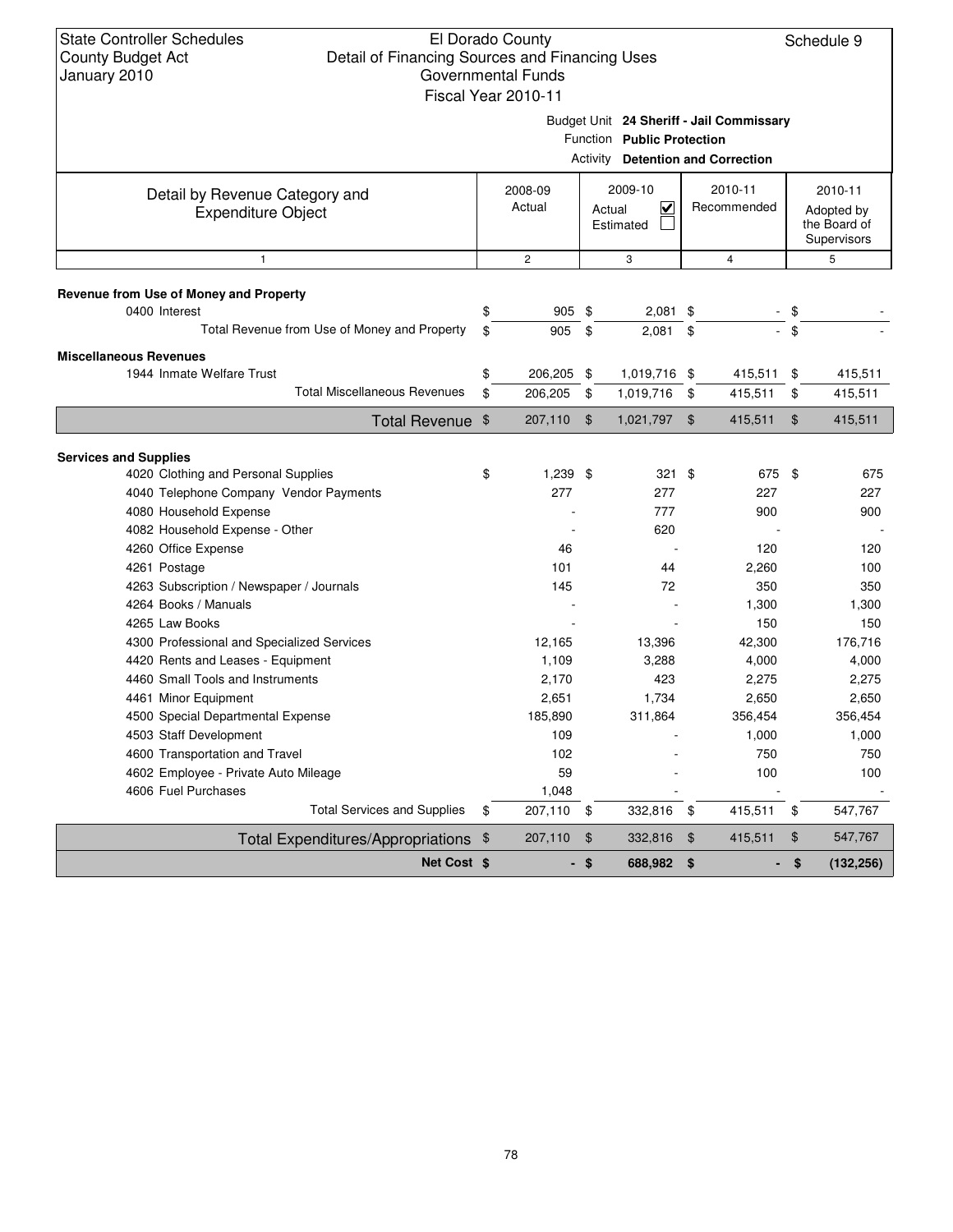| Budget Unit 25 Probation |  |
|--------------------------|--|
|--------------------------|--|

|  | Function Public Protection |  |
|--|----------------------------|--|
|  |                            |  |

|                                                             |                    |                | <b>Activity Detention and Correction</b>                  |                        |      |                                                      |
|-------------------------------------------------------------|--------------------|----------------|-----------------------------------------------------------|------------------------|------|------------------------------------------------------|
| Detail by Revenue Category and<br><b>Expenditure Object</b> | 2008-09<br>Actual  |                | 2009-10<br>$\overline{\mathbf{v}}$<br>Actual<br>Estimated | 2010-11<br>Recommended |      | 2010-11<br>Adopted by<br>the Board of<br>Supervisors |
| $\mathbf{1}$                                                | $\overline{c}$     |                | 3                                                         | $\overline{4}$         |      | 5                                                    |
| <b>Fines, Forfeitures and Penalties</b>                     |                    |                |                                                           |                        |      |                                                      |
| 0341 Restitution Fee                                        | 16,930 \$          |                | 12,897 \$                                                 | 6,000                  | \$   | 6,000                                                |
| Total Fines, Forfeitures and Penalties                      | \$<br>16,930       | - \$           | 12,897 \$                                                 | 6,000                  | \$   | 6,000                                                |
| Intergovernmental Revenue - State                           |                    |                |                                                           |                        |      |                                                      |
| 0580 State - Public Assistance Administration               | \$<br>$10,000$ \$  |                |                                                           | \$                     | \$   |                                                      |
| 0660 State - Mental Health                                  | 17,990             |                |                                                           |                        |      |                                                      |
| 0860 State - Public Safety Sales Tax                        | 986,797            |                | 865,540                                                   | 890,769                |      | 890,769                                              |
| 0880 State - Other                                          | 360,388            |                | 428,054                                                   | 430,000                |      | 432,000                                              |
| Total Intergovernmental Revenue - State                     | \$<br>1,375,176    | - \$           | 1,293,594 \$                                              | 1,320,769              | \$   | 1,322,769                                            |
| Intergovernmental Revenue - Federal                         |                    |                |                                                           |                        |      |                                                      |
| 1100 Federal - Other                                        | \$                 | -\$            | 28,584 \$                                                 |                        | \$   |                                                      |
| 1118 Federal - Office Crim Justice Planning                 |                    |                | 37,143                                                    | 164,256                |      | 164,256                                              |
| Total Intergovernmental Revenue - Federal                   | \$                 | - \$           | 65,727 \$                                                 | 164,256                | \$   | 164,256                                              |
|                                                             |                    |                |                                                           |                        |      |                                                      |
| <b>Revenue Other Governmental Agencies</b>                  | 28,480             |                | 26,342 \$                                                 | 20,000                 |      | 20,000                                               |
| 1202 Community Action- Responsive Educ                      | \$                 | \$             |                                                           |                        | \$   |                                                      |
| Total Revenue Other Governmental Agencies                   | \$<br>28,480       | \$             | 26,342 \$                                                 | 20,000                 | \$   | 20,000                                               |
| <b>Charges for Services</b>                                 |                    |                |                                                           |                        |      |                                                      |
| 1502 Court Administration Fee - PC1205.d                    | \$<br>$5,231$ \$   |                | $2,200$ \$                                                |                        | \$   |                                                      |
| 1680 Institutional Care and Services                        | 192,900            |                | 313,100                                                   | 245,000                |      | 245,000                                              |
| 1683 Probation - Adult Defendant                            | 82,288             |                | 57,685                                                    | 40,000                 |      | 40,000                                               |
| 1684 Care In Juvenile Hall                                  | 93,680             |                | 116,938                                                   | 85,000                 |      | 85,000                                               |
| 1685 Urinalysis Testing                                     | 6,226              |                | 5,290                                                     | 2,500                  |      | 2,500                                                |
| 1747 Home Electronic Monitoring Prog (HEMP)                 | 21,539             |                | 15,193                                                    | 10,000                 |      | 10,000                                               |
| 1751 Probation - Present Report Fee                         | 10,684             |                | 7,331                                                     | 5,000                  |      | 5,000                                                |
| 1800 Interfund Revenue                                      | 235,354            |                | 32,292                                                    | 16,000                 |      | 16,000                                               |
| <b>Total Charges for Services</b>                           | \$<br>647,902 \$   |                | 550,029 \$                                                | 403,500                | \$   | 403,500                                              |
| <b>Miscellaneous Revenues</b>                               |                    |                |                                                           |                        |      |                                                      |
| 1940 Miscellaneous Revenue                                  | \$<br>$5,006$ \$   |                | 4,155 \$                                                  | $3,750$ \$             |      | 3,750                                                |
| <b>Total Miscellaneous Revenues</b>                         | \$<br>5,006        | $\frac{1}{2}$  | 4,155 \$                                                  | 3,750                  | - \$ | 3,750                                                |
| <b>Other Financing Sources</b>                              |                    |                |                                                           |                        |      |                                                      |
| 2020 Operating Transfers In                                 | \$<br>406,659 \$   |                | 972,137 \$                                                | 1,045,442 \$           |      | 1,020,122                                            |
| 2027 Operating Transfers In: Sales Tax Realingment          | 156,756            |                | 156,756                                                   | 156,756                |      | 156,756                                              |
| 2032 Operating Transfers In: Title IVE                      | 48,755             |                | 88,774                                                    | 70,000                 |      | 70,000                                               |
| 2034 Operating Transfers In: SB933                          | 29,400             |                | 28,108                                                    | 25,000                 |      | 25,000                                               |
| <b>Total Other Financing Sources</b>                        | \$<br>641,569      | \$             | 1,245,775 \$                                              | 1,297,198              | \$   | 1,271,878                                            |
| Total Revenue \$                                            | 2,715,063          | $\mathfrak{F}$ | 3,198,519                                                 | \$<br>3,215,473        | \$   | 3,192,153                                            |
|                                                             |                    |                |                                                           |                        |      |                                                      |
| <b>Salaries and Employee Benefits</b>                       |                    |                |                                                           |                        |      |                                                      |
| 3000 Permanent Employees / Elected Officials                | \$<br>5,810,389 \$ |                | 5,774,763 \$                                              | 6,214,715 \$           |      | 6,139,150                                            |
| 3001 Temporary Employees                                    | 309,171            |                | 305,337                                                   | 294,889                |      | 294,889                                              |
| 3002 Overtime                                               | 283,767            |                | 186,872                                                   | 237,139                |      | 239,139                                              |
| 3004 Other Compensation                                     | 206,816            |                | 235,564                                                   | 103,910                |      | 100,976                                              |
| 3005 Tahoe Differential                                     | 110,225            |                | 101,115                                                   | 105,599                |      | 104,375                                              |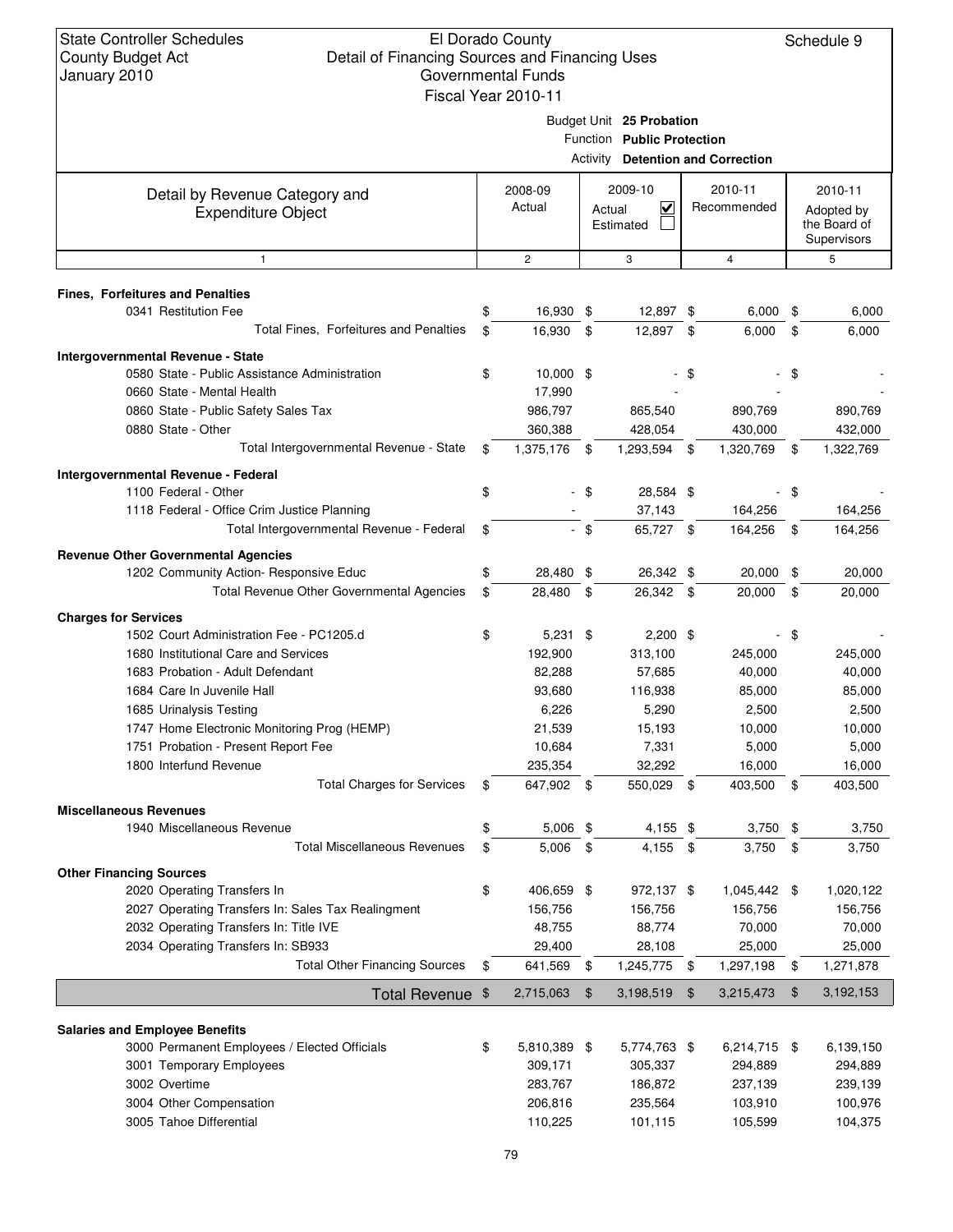Schedule 9

Budget Unit **25 Probation**

Function **Public Protection**

Activity **Detention and Correction**

|                                                             |                   |      |                                                           | <b>Peterition and Correction</b> |                                       |
|-------------------------------------------------------------|-------------------|------|-----------------------------------------------------------|----------------------------------|---------------------------------------|
| Detail by Revenue Category and<br><b>Expenditure Object</b> | 2008-09<br>Actual |      | 2009-10<br>$\overline{\mathbf{v}}$<br>Actual<br>Estimated | 2010-11<br>Recommended           | 2010-11<br>Adopted by<br>the Board of |
|                                                             |                   |      |                                                           |                                  | Supervisors                           |
| $\mathbf{1}$                                                | $\overline{2}$    |      | 3                                                         | 4                                | 5                                     |
| 3006 Bilingual Pay                                          | 6,480             |      | 6,744                                                     | 7,280                            | 7,280                                 |
| 3020 Employer Share - Employee Retirement                   | 1,744,170         |      | 1,725,292                                                 | 1,810,067                        | 1,785,972                             |
| 3022 Employer Share - Medi Care                             | 92,737            |      | 92,511                                                    | 91,653                           | 90,500                                |
| 3040 Employer Share - Health Insurance                      | 1,246,408         |      | 1,315,973                                                 | 1,499,660                        | 1,489,508                             |
| 3041 Employer Share - Unemployment Insurance                | 24,668            |      | 63,037                                                    | 92,169                           | 90,901                                |
| 3042 Employer Share - Long Term Disab Insurance             | 23,266            |      | 22,141                                                    | 22,142                           | 21,871                                |
| 3043 Employer Share - Deferred Compensation                 | 19,139            |      | 18,098                                                    | 18,153                           | 18,153                                |
| 3046 Retiree Health - Defined Contributions                 | 370,055           |      | 93,042                                                    | 119,178                          | 119,178                               |
| 3060 Employer Share - Workers' Compensation                 | 140,949           |      | 144,570                                                   | 179,807                          | 179,807                               |
| 3080 Flexible Benefits                                      | 14,449            |      | 11,373                                                    | 48,000                           | 48,000                                |
| <b>Total Salaries and Employee Benefits</b>                 | \$<br>10,402,688  | - \$ | 10,096,431                                                | \$<br>10,844,362                 | \$<br>10,729,700                      |
| <b>Services and Supplies</b>                                |                   |      |                                                           |                                  |                                       |
| 4020 Clothing and Personal Supplies                         | \$<br>14,263 \$   |      | 24,777 \$                                                 | 18,000                           | \$<br>18,000                          |
| 4022 Uniforms                                               | 7,180             |      |                                                           | 6,000                            | 6,000                                 |
| 4040 Telephone Company Vendor Payments                      | 11,528            |      | 9,501                                                     | 10,685                           | 10,685                                |
| 4041 Cnty Pass thru Telephone Chrges to Depts               | 3,203             |      | 3,191                                                     | 5,770                            | 5,770                                 |
| 4060 Food and Food Products                                 | 175,506           |      | 216,535                                                   | 210,000                          | 210,000                               |
| 4080 Household Expense                                      | 48,485            |      | 46,062                                                    | 44,203                           | 44,203                                |
| 4085 Household Expense - Refuse Disposal                    | 16,019            |      | 16,867                                                    | 17,100                           | 17,100                                |
| 4086 Household Expense - Janitorial/Custodial               | 9,850             |      | 9,750                                                     | 11,000                           | 11,000                                |
| 4100 Insurance - Premium                                    | 63,067            |      | 97,843                                                    | 71,652                           | 71,652                                |
| 4140 Maintenance - Equipment                                | 1,071             |      | 1,359                                                     | 6,900                            | 6,900                                 |
| 4143 Maintenance - Service Contracts                        |                   |      | 658                                                       |                                  |                                       |
| 4144 Maintenance - Computer System Supplies                 |                   |      | 39,936                                                    | 49,562                           | 40,380                                |
| 4162 Maintenance Vehicles - Supplies                        | 661               |      |                                                           |                                  |                                       |
| 4164 Maintenance Vehicles - Tires and Tubes                 |                   |      |                                                           | 1,000                            | 1,000                                 |
| 4180 Maintenance - Building and Improvements                | 17,964            |      | 20,401                                                    | 21,607                           | 22,211                                |
| 4200 Medical, Dental and Laboratory Supplies                |                   |      | 249                                                       | 1,565                            | 1,565                                 |
| 4220 Memberships                                            | 270               |      | 374                                                       | 818                              | 818                                   |
| 4221 Memberships - Legislative Advocacy                     | 3,841             |      | 3,707                                                     | 3,841                            | 3,841                                 |
| 4260 Office Expense                                         | 27,105            |      | 25,702                                                    | 28,000                           | 28,000                                |
| 4261 Postage                                                | 12,717            |      | 12,937                                                    | 16,400                           | 16,400                                |
| 4262 Software                                               |                   |      | 16                                                        |                                  |                                       |
| 4263 Subscription / Newspaper / Journals                    | 729               |      | 593                                                       | 510                              | 510                                   |
| 4264 Books / Manuals                                        | 85                |      |                                                           |                                  |                                       |
| 4265 Law Books                                              | 593               |      |                                                           |                                  |                                       |
| 4266 Printing / Duplicating                                 | 2,224             |      | 1,973                                                     | 6,000                            | 6,000                                 |
| 4300 Professional and Specialized Services                  | 187,991           |      | 117,213                                                   | 210,491                          | 210,491                               |
| 4308 External Data Processing Services                      | 3,816             |      | 3,744                                                     | 3,960                            | 3,960                                 |
| 4318 Interpreter                                            |                   |      |                                                           | 1,000                            | 1,000                                 |
| 4323 Psychiatric Medical Services                           | 42,081            |      | 26,503                                                    | 45,625                           | 45,625                                |
| 4324 Medical, Dental and Lab Services                       | 73,989            |      | 56,169                                                    | 90,409                           | 90,409                                |
| 4329 Probation - Non Govmt Agency Assist                    | 625               |      | 725                                                       | 1,000                            | 1,000                                 |
| 4400 Publication and Legal Notices                          |                   |      |                                                           | 600                              | 600                                   |
| 4420 Rents and Leases - Equipment                           | 21,783            |      | 21,740                                                    | 23,420                           | 23,420                                |
| 4440 Rent & Lease - Building/Improvements                   | 224,840           |      | 224,500                                                   | 210,128                          | 210,128                               |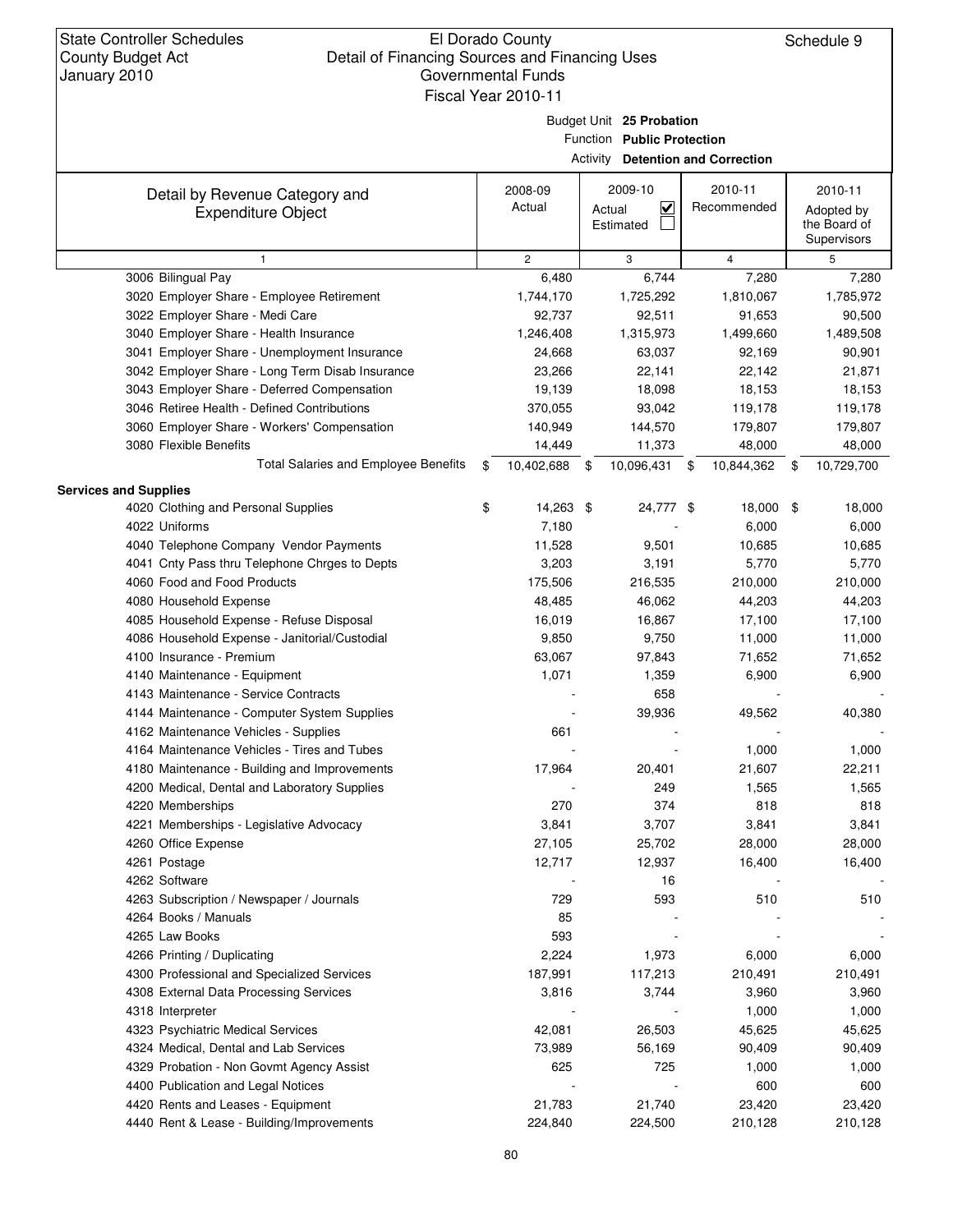State Controller Schedules County Budget Act January 2010

#### El Dorado County Detail of Financing Sources and Financing Uses Governmental Funds Fiscal Year 2010-11

Schedule 9

Budget Unit **25 Probation**

Function **Public Protection**

Activity **Detention and Correction**

| <b>ACTIVITY Detention and Correction</b>                          |    |                |                              |                         |     |             |      |              |
|-------------------------------------------------------------------|----|----------------|------------------------------|-------------------------|-----|-------------|------|--------------|
| Detail by Revenue Category and                                    |    | 2008-09        | 2009-10                      |                         |     | 2010-11     |      | 2010-11      |
| <b>Expenditure Object</b>                                         |    | Actual         | Actual                       | $\overline{\mathbf{v}}$ |     | Recommended |      | Adopted by   |
|                                                                   |    |                | Estimated                    |                         |     |             |      | the Board of |
|                                                                   |    |                |                              |                         |     |             |      | Supervisors  |
| 1                                                                 |    | $\overline{c}$ | 3                            |                         |     | 4           |      | 5            |
| 4460 Small Tools and Instruments                                  |    | 1,119          |                              | 681                     |     |             |      |              |
| 4461 Minor Equipment                                              |    | 7,802          |                              | 12,581                  |     | 6,002       |      | 6,002        |
| 4462 Minor Computer Equipment                                     |    | 2,574          |                              | 6,232                   |     | 39,450      |      | 39,450       |
| 4463 Minor Telephone and Radio Equipment                          |    | 18,431         |                              | 2,491                   |     | 2,050       |      | 2,050        |
| 4464 Minor Law Enforcement Equipment                              |    | 25,763         |                              | 13,799                  |     | 12,223      |      | 12,377       |
| 4465 Minor Vehicle Equipment                                      |    | 969            |                              |                         |     | 1,700       |      | 1,700        |
| 4500 Special Departmental Expense                                 |    | 1,671          |                              | 5,458                   |     | 11,611      |      | 11,611       |
| 4501 Special Projects                                             |    | 476            |                              | 219                     |     | 1,200       |      | 1,200        |
| 4503 Staff Development                                            |    | 1,768          |                              | 3,130                   |     | 10,136      |      | 10,136       |
| 4505 SB 924 - Transportation and Travel                           |    | 70,107         |                              | 51,282                  |     | 80,000      |      | 80,000       |
| 4529 Software License                                             |    | 12,104         |                              | 8,953                   |     |             |      |              |
| 4534 Ammunition                                                   |    | 6,247          |                              | 10,136                  |     | 7,531       |      | 14,558       |
| 4600 Transportation and Travel                                    |    | 1,374          |                              | 1,603                   |     | 15,603      |      | 15,603       |
| 4602 Employee - Private Auto Mileage                              |    | 11,591         |                              | 15,969                  |     | 17,632      |      | 17,632       |
| 4605 Vehicle - Rent or Lease                                      |    | 50,599         |                              | 66,172                  |     | 77,154      |      | 77,154       |
| 4606 Fuel Purchases                                               |    | 28,221         |                              | 25,907                  |     | 45,010      |      | 45,010       |
| 4608 Hotel Accommodations                                         |    |                |                              | 46                      |     |             |      |              |
| 4620 Utilities                                                    |    | 171,808        |                              | 181,662                 |     | 208,700     |      | 208,700      |
| <b>Total Services and Supplies</b>                                | \$ | 1,384,107 \$   |                              | 1,389,346 \$            |     | 1,653,248   | - \$ | 1,651,851    |
| <b>Other Charges</b>                                              |    |                |                              |                         |     |             |      |              |
| 5000 Support and Care of Persons                                  | \$ | 14,728 \$      |                              | 96,539 \$               |     | 119,875 \$  |      | 119,875      |
| 5300 Interfund Expenditures                                       |    | 419            |                              | 146                     |     | 5,125       |      | 5,125        |
| <b>Total Other Charges</b>                                        | \$ | $15,147$ \$    |                              | 96,685                  | \$  | 125,000     | \$   | 125,000      |
|                                                                   |    |                |                              |                         |     |             |      |              |
| <b>Fixed Assets</b><br>6025 Fixed Assets - Leasehold Improvements | \$ | $1,452$ \$     |                              |                         | -\$ |             | \$   |              |
| 6040 Fixed Assets - Equipment                                     |    | 11,126         |                              | 1,791                   |     |             |      |              |
| 6042 Fixed Assets - Computer Sys Equipment                        |    |                |                              |                         |     | 8,500       |      | 8,500        |
| <b>Total Fixed Assets</b>                                         |    |                |                              |                         |     |             |      |              |
|                                                                   | \$ | 12,578 \$      |                              | $1,791$ \$              |     | 8,500       | \$   | 8,500        |
| <b>Intrafund Transfers</b>                                        |    |                |                              |                         |     |             |      |              |
| 7200 Intrafund Transfers                                          | \$ | $1,749$ \$     |                              | $1,650$ \$              |     | 4,000 \$    |      | 4,000        |
| 7210 Intrafnd: Collections                                        |    | 2,821          |                              | 6,021                   |     | 4,300       |      | 4,300        |
| 7220 Intrafnd: Telephone Equipment and Support                    |    | 50,159         |                              | 52,310                  |     | 59,170      |      | 59,170       |
| 7221 Intrafnd: Radio Equipment and Support                        |    | 1,186          |                              | 453                     |     | 5,750       |      | 5,750        |
| 7223 Intrafnd: Mail Service                                       |    | 10,883         |                              | 7,343                   |     | 4,865       |      | 4,865        |
| 7224 Intrafnd: Stores Support                                     |    | 10,441         |                              | 7,541                   |     | 8,894       |      | 8,894        |
| 7225 Intrafnd: Central Duplicating                                |    | 3,225          |                              | 3,955                   |     | 6,000       |      | 6,000        |
| 7226 Intrafnd: Lease Administration Fee                           |    |                |                              |                         |     | 2,391       |      | 2,391        |
| 7227 Intrafnd: Internal Data Processing                           |    | 157,945        |                              | 98,378                  |     | 65,745      |      | 65,745       |
| 7229 Intrafnd: PC Support                                         |    |                |                              | 1,473                   |     | 3,000       |      | 3,000        |
| 7231 Intrafnd: IS Programming Support                             |    | 705            |                              | 120                     |     | 2,000       |      | 2,000        |
| 7232 Intrafnd: Maint Bldg & Improvmnts                            |    | 19,822         |                              |                         |     | 39,500      |      | 39,500       |
| 7234 Intrafnd: Network Support                                    |    | 124,525        |                              | 126,238                 |     | 134,684     |      | 134,684      |
| <b>Total Intrafund Transfers</b>                                  | \$ | 383,462 \$     |                              | 305,483 \$              |     | 340,299     | \$   | 340,299      |
| Total Expenditures/Appropriations \$                              |    | 12,197,983     | 11,889,735<br>$\mathfrak{F}$ |                         | \$  | 12,971,409  | \$   | 12,855,350   |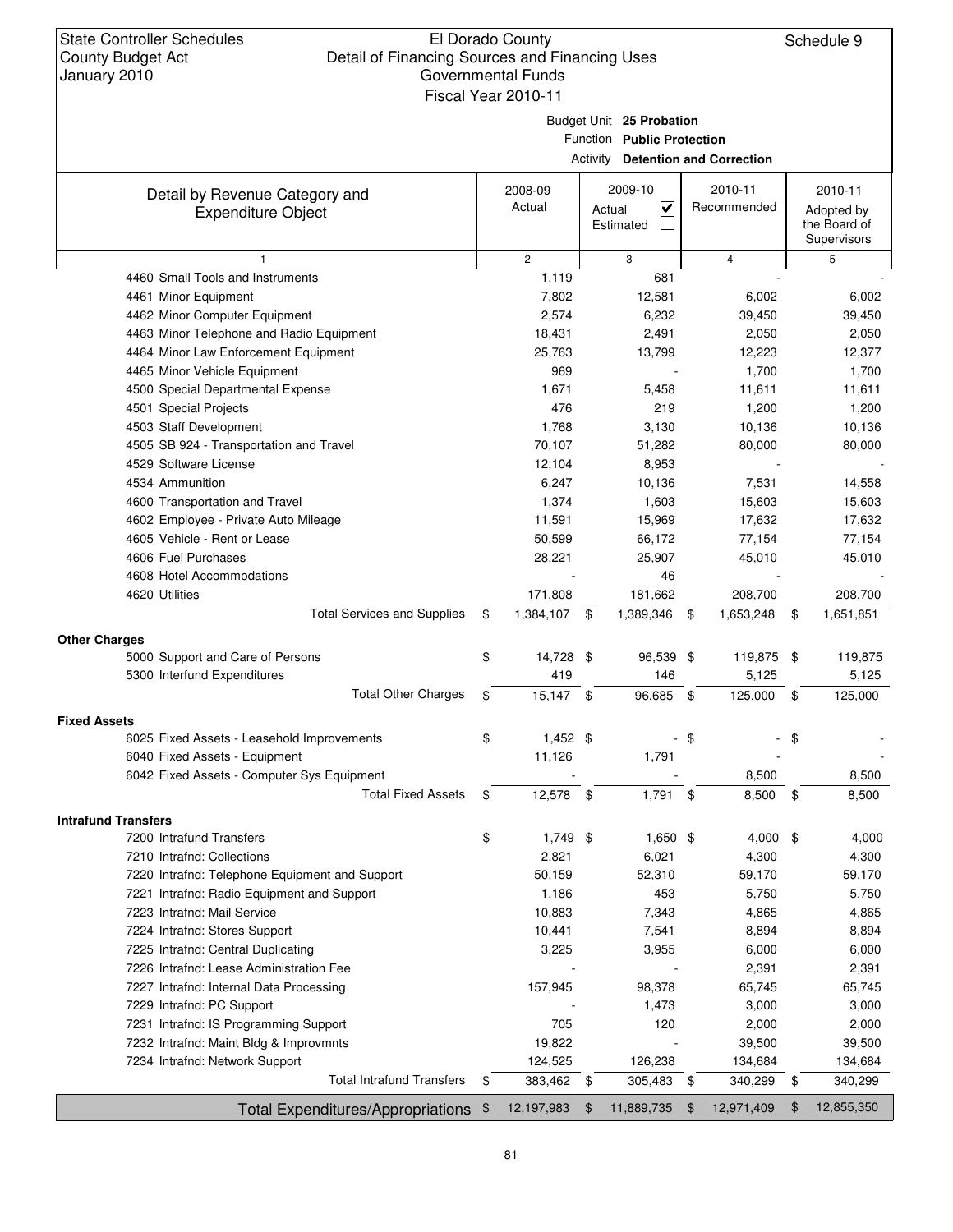| <b>State Controller Schedules</b><br><b>County Budget Act</b><br>January 2010 | El Dorado County<br>Detail of Financing Sources and Financing Uses<br>Governmental Funds<br>Fiscal Year 2010-11 | Schedule 9          |                                     |                         |                                                      |  |  |
|-------------------------------------------------------------------------------|-----------------------------------------------------------------------------------------------------------------|---------------------|-------------------------------------|-------------------------|------------------------------------------------------|--|--|
|                                                                               | Budget Unit 25 Probation<br>Function Public Protection<br><b>Detention and Correction</b><br>Activity           |                     |                                     |                         |                                                      |  |  |
| Detail by Revenue Category and<br><b>Expenditure Object</b>                   |                                                                                                                 | 2008-09<br>Actual   | 2009-10<br>V<br>Actual<br>Estimated | 2010-11<br>Recommended  | 2010-11<br>Adopted by<br>the Board of<br>Supervisors |  |  |
|                                                                               |                                                                                                                 | 5                   |                                     |                         |                                                      |  |  |
|                                                                               | <b>Net Cost</b>                                                                                                 | (9,482,920)<br>- 36 | (8,691,216)<br><b>S</b>             | (9,755,936)<br><b>S</b> | (9,663,197)<br>S.                                    |  |  |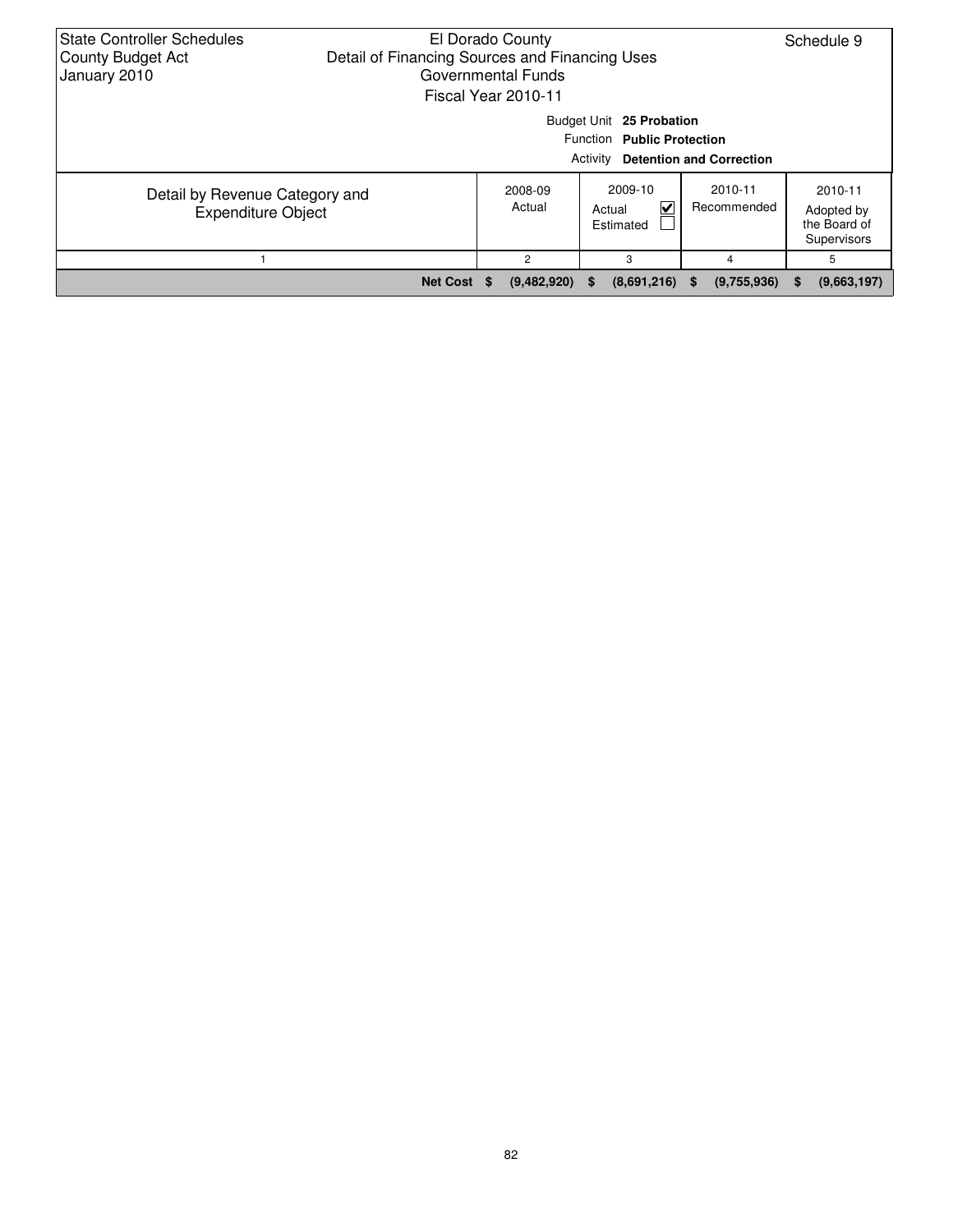Schedule 9

Budget Unit **26 Agricultural Commissioner**

|                                                             |                   |               | <b>FUNILL FIVICULIUI</b><br><b>Activity Protection Inspection</b> |                        |            |                                                      |
|-------------------------------------------------------------|-------------------|---------------|-------------------------------------------------------------------|------------------------|------------|------------------------------------------------------|
| Detail by Revenue Category and<br><b>Expenditure Object</b> | 2008-09<br>Actual |               | 2009-10<br>$\overline{\mathbf{v}}$<br>Actual<br>Estimated         | 2010-11<br>Recommended |            | 2010-11<br>Adopted by<br>the Board of<br>Supervisors |
| $\mathbf{1}$                                                | $\overline{c}$    |               | 3                                                                 | $\overline{4}$         |            | 5                                                    |
| <b>Licenses, Permits and Franchises</b>                     |                   |               |                                                                   |                        |            |                                                      |
| 0210 Business Licenses                                      | \$<br>5,335 \$    |               | 5,295 \$                                                          | 4,500 \$               |            | 4,500                                                |
| 0260 Other License and Permits                              | 114,650           |               | 119,524                                                           | 103,000                |            | 103,000                                              |
| Total Licenses, Permits and Franchises                      | \$<br>119,985     | $\mathfrak s$ | 124,819 \$                                                        | 107,500                | - \$       | 107,500                                              |
| Revenue from Use of Money and Property                      |                   |               |                                                                   |                        |            |                                                      |
| 0421 Rent - Equipment                                       | \$<br>$2,292$ \$  |               | $2,419$ \$                                                        | 750                    | \$         | 750                                                  |
| Total Revenue from Use of Money and Property                | \$<br>2,292       | \$            | 2,419                                                             | \$<br>750              | \$         | 750                                                  |
| Intergovernmental Revenue - State                           |                   |               |                                                                   |                        |            |                                                      |
| 0720 State - Agriculture                                    | \$<br>245,633 \$  |               | 274,235 \$                                                        | 332.238 \$             |            | 174,388                                              |
| 0721 State - Aid for Agriculture                            | 13,200            |               | 13,200                                                            | 13,200                 |            | 13,200                                               |
| 0722 State - Pesticide Use Enforcement                      | 126,703           |               | 129.445                                                           | 123,210                |            | 123,210                                              |
| 0723 State - Seed Inspection                                | 200               |               | 245                                                               | 200                    |            | 200                                                  |
| 0724 State - Nursery Inspection                             |                   |               | 1,000                                                             | 500                    |            | 500                                                  |
| 0727 State - Weights and Measures                           | 6,041             |               | 5,382                                                             | 5,350                  |            | 5,350                                                |
| 0728 State - Fruit and Vegetable Certificate                | 435               |               | 300                                                               | 200                    |            | 200                                                  |
| 0729 State - Unclaimed Gas Tax Refund                       | 365,032           |               | 353,272                                                           | 349,558                |            | 349,558                                              |
| 0730 State - High Risk Pest Excl. Prog.                     |                   |               | 16,673                                                            | 7,497                  |            | 7,497                                                |
| Total Intergovernmental Revenue - State                     | \$<br>757,244 \$  |               | 793,753 \$                                                        | 831,953                | - \$       | 674,103                                              |
| Intergovernmental Revenue - Federal                         |                   |               |                                                                   |                        |            |                                                      |
| 1100 Federal - Other                                        | \$<br>31,237 \$   |               | 87,111 \$                                                         | 47,592 \$              |            | 207,505                                              |
| Total Intergovernmental Revenue - Federal                   | \$<br>$31,237$ \$ |               | 87,111 \$                                                         | 47,592 \$              |            | 207,505                                              |
| <b>Revenue Other Governmental Agencies</b>                  |                   |               |                                                                   |                        |            |                                                      |
| 1200 Other - Governmental Agencies                          | \$<br>25,075 \$   |               | 25,727 \$                                                         | 25,727 \$              |            | 25,727                                               |
| Total Revenue Other Governmental Agencies                   | \$<br>25,075      | \$            | 25,727 \$                                                         | 25,727                 | - \$       | 25,727                                               |
| <b>Charges for Services</b>                                 |                   |               |                                                                   |                        |            |                                                      |
| 1480 Agricultural Services                                  | \$<br>9,337 \$    |               | 5,592 \$                                                          | $3,200$ \$             |            | 3,200                                                |
| 1742 Miscellaneous Copy Fees                                |                   |               |                                                                   | 100                    |            | 100                                                  |
| 1744 Miscellaneous Inspections or Services                  | 1,875             |               | 1,275                                                             | 2,000                  |            | 2,000                                                |
| 1800 Interfund Revenue                                      | 540               |               | 540                                                               | 540                    |            | 540                                                  |
| <b>Total Charges for Services</b>                           | \$<br>11,752 \$   |               | 7,407 \$                                                          | 5,840                  | $\sqrt{3}$ | 5,840                                                |
| <b>Miscellaneous Revenues</b>                               |                   |               |                                                                   |                        |            |                                                      |
| 1920 Other Sales                                            | \$<br>1,378       | \$            | 1,349 \$                                                          | 1,250                  | \$         | 1,250                                                |
| <b>Total Miscellaneous Revenues</b>                         | \$<br>$1,378$ \$  |               | $1,349$ \$                                                        | 1,250                  | \$         | 1,250                                                |
| Total Revenue \$                                            | 948,961           | $\frac{1}{2}$ | 1,042,585                                                         | \$<br>1,020,612        | \$         | 1,022,675                                            |
| <b>Salaries and Employee Benefits</b>                       |                   |               |                                                                   |                        |            |                                                      |
| 3000 Permanent Employees / Elected Officials                | \$<br>621,072 \$  |               | 573,368 \$                                                        | 648,066 \$             |            | 626,792                                              |
| 3001 Temporary Employees                                    | 72,250            |               | 113,755                                                           | 150,120                |            | 150,120                                              |
| 3002 Overtime                                               | 3,623             |               | 3,662                                                             | 5,000                  |            | 5,000                                                |
| 3004 Other Compensation                                     | 7,844             |               | 56,127                                                            |                        |            |                                                      |
| 3020 Employer Share - Employee Retirement                   | 115,260           |               | 108,994                                                           | 134,242                |            | 134,242                                              |
| 3022 Employer Share - Medi Care                             | 9,938             |               | 10,457                                                            | 11,575                 |            | 11,575                                               |
| 3040 Employer Share - Health Insurance                      | 122,102           |               | 131,692                                                           | 156,744                |            | 142,599                                              |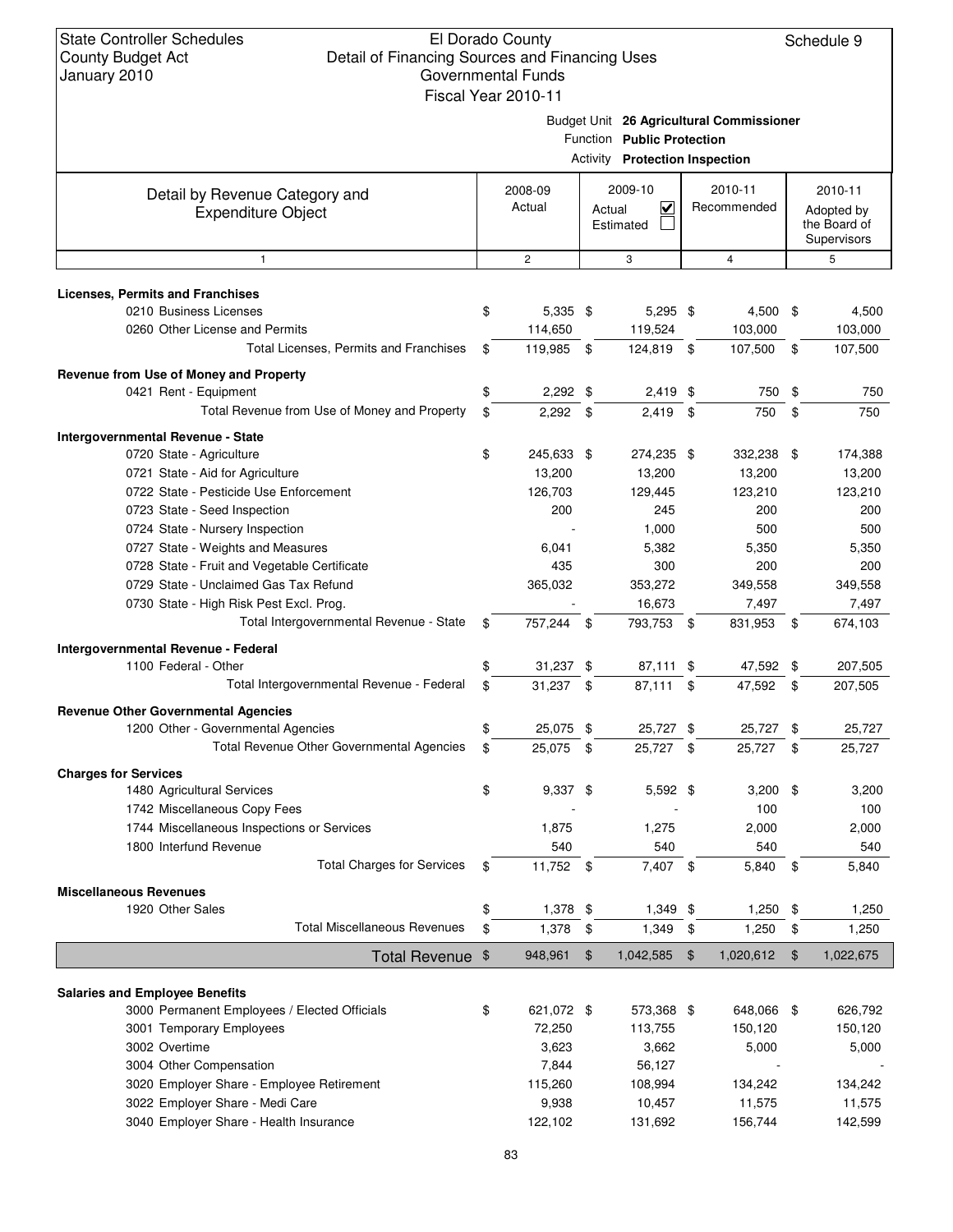Budget Unit **26 Agricultural Commissioner**

|  | <b>Activity Protection Inspection</b> |  |
|--|---------------------------------------|--|
|--|---------------------------------------|--|

| Detail by Revenue Category and<br><b>Expenditure Object</b>      | 2008-09<br>Actual | 2009-10<br>$\overline{\mathbf{v}}$<br>Actual<br>Estimated | 2010-11<br>Recommended | 2010-11<br>Adopted by<br>the Board of<br>Supervisors |
|------------------------------------------------------------------|-------------------|-----------------------------------------------------------|------------------------|------------------------------------------------------|
|                                                                  | $\overline{c}$    | 3                                                         | $\overline{4}$         | 5                                                    |
| 3041 Employer Share - Unemployment Insurance                     | 3,019             | 8,985                                                     | 13,413                 | 13,413                                               |
| 3042 Employer Share - Long Term Disab Insurance                  | 2,348             | 2,280                                                     | 2,333                  | 2,333                                                |
| 3043 Employer Share - Deferred Compensation                      | 800               | 1,600                                                     | 3,138                  | 3,138                                                |
| 3046 Retiree Health - Defined Contributions                      | 37,731            | 9,004                                                     | 11,517                 | 11,517                                               |
| 3060 Employer Share - Workers' Compensation                      | 31,129            | 27,850                                                    | 28,623                 | 28,623                                               |
| 3080 Flexible Benefits                                           | 5,998             | 3,230                                                     | 12,000                 | 12,000                                               |
| <b>Total Salaries and Employee Benefits</b>                      | \$<br>1,033,114   | 1,051,006<br>- \$                                         | 1,176,771<br>\$        | \$<br>1,141,352                                      |
| <b>Services and Supplies</b>                                     |                   |                                                           |                        |                                                      |
| 4000 Agriculture                                                 | \$<br>$6,488$ \$  | 27,746 \$                                                 | 30,500                 | \$<br>30,500                                         |
| 4020 Clothing and Personal Supplies                              |                   | 1,518                                                     | 4,600                  | 4,600                                                |
| 4040 Telephone Company Vendor Payments                           | 2,770             | 2,074                                                     | 3,500                  | 3,500                                                |
| 4041 Cnty Pass thru Telephone Chrges to Depts                    | 216               | 219                                                       | 500                    | 500                                                  |
| 4080 Household Expense                                           | 220               | 323                                                       | 1,000                  | 1,000                                                |
| 4100 Insurance - Premium                                         | 32,055            | 57,085                                                    | 40,520                 | 40,520                                               |
| 4140 Maintenance - Equipment                                     | 127               |                                                           | 500                    | 500                                                  |
| 4141 Maintenance - Office Equipment                              |                   |                                                           | 600                    | 600                                                  |
| 4144 Maintenance - Computer System Supplies                      |                   | 1,237                                                     |                        |                                                      |
| 4145 Maintenance - Equipment Parts                               |                   | 113                                                       |                        |                                                      |
| 4160 Maintenance Vehicles - Service Contract                     | 130               | 594                                                       | 1,000                  | 1,000                                                |
| 4161 Maintenance Vehicles - Parts/Direct Chrg                    | 387               | 205                                                       | 500                    | 500                                                  |
| 4162 Maintenance Vehicles - Supplies                             | 91                | 5                                                         | 100                    | 100                                                  |
| 4164 Maintenance Vehicles - Tires and Tubes                      |                   |                                                           | 1,600                  | 1,600                                                |
| 4165 Maintenance Vehicles - Oil and Grease                       |                   |                                                           | 100                    | 100                                                  |
| 4180 Maintenance - Building and Improvements                     |                   |                                                           | 400                    | 400                                                  |
| 4220 Memberships                                                 | 4,100             | 4,540                                                     | 4,920                  | 4,920                                                |
| 4221 Memberships - Legislative Advocacy                          | 13,362            | 13,058                                                    | 13,362                 | 13,362                                               |
| 4260 Office Expense                                              | 3,716             | 4,455                                                     | 7,000                  | 7,000                                                |
| 4261 Postage                                                     | 2,771             | 2,797                                                     | 3,200                  | 3,200                                                |
| 4262 Software                                                    | 1,533             |                                                           | 3,268<br>500           | 3,268                                                |
| 4263 Subscription / Newspaper / Journals<br>4264 Books / Manuals | 239<br>68         | 176                                                       | 600                    | 500<br>600                                           |
| 4265 Law Books                                                   |                   | 142                                                       | 275                    | 275                                                  |
| 4266 Printing / Duplicating                                      | 66                | 2,630                                                     | 1,750                  | 1,750                                                |
| 4300 Professional and Specialized Services                       | 69,886            | 87,696                                                    | 81,600                 | 81,600                                               |
| 4324 Medical, Dental and Lab Services                            | 3,012             | 2,596                                                     | 2,160                  | 2,160                                                |
| 4334 Fire Prevention and Inspection                              | 270               |                                                           |                        |                                                      |
| 4400 Publication and Legal Notices                               | 563               | 293                                                       | 400                    | 400                                                  |
| 4420 Rents and Leases - Equipment                                | 2,419             | 3,027                                                     | 4,500                  | 4,500                                                |
| 4460 Small Tools and Instruments                                 | 1,581             | 1,324                                                     | 2,450                  | 2,450                                                |
| 4461 Minor Equipment                                             | 503               | 2,988                                                     | 3,344                  | 3,344                                                |
| 4462 Minor Computer Equipment                                    |                   |                                                           |                        | 1,200                                                |
| 4463 Minor Telephone and Radio Equipment                         | 91                | 315                                                       |                        |                                                      |
| 4464 Minor Law Enforcement Equipment                             | 24                |                                                           |                        |                                                      |
| 4500 Special Departmental Expense                                | 1,319             | 1,175                                                     | 2,500                  | 2,500                                                |
| 4501 Special Projects                                            |                   | 289                                                       |                        |                                                      |
| 4503 Staff Development                                           | 150               | 250                                                       | 2,000                  | 2,000                                                |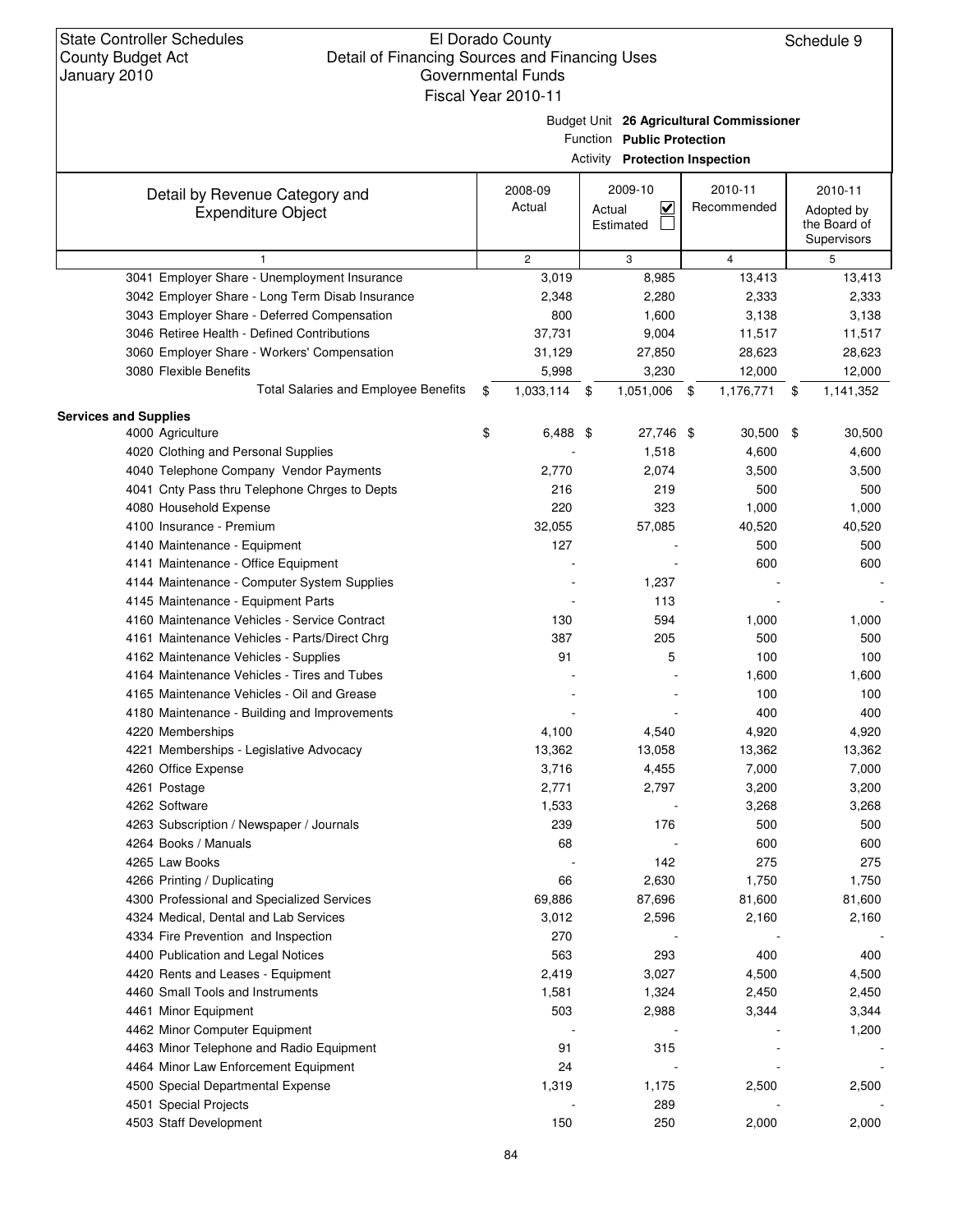Budget Unit **26 Agricultural Commissioner**

| <b>Activity Protection Inspection</b> |  |
|---------------------------------------|--|
|                                       |  |

| Detail by Revenue Category and                 | 2008-09         |      | 2009-10                           |        | 2010-11        | 2010-11                     |
|------------------------------------------------|-----------------|------|-----------------------------------|--------|----------------|-----------------------------|
| <b>Expenditure Object</b>                      | Actual          |      | $\overline{\mathbf{v}}$<br>Actual |        | Recommended    | Adopted by                  |
|                                                |                 |      | Estimated                         |        |                | the Board of<br>Supervisors |
| $\mathbf{1}$                                   | $\mathbf{2}$    |      | 3                                 |        | $\overline{4}$ | 5                           |
| 4529 Software License                          | 7,481           |      | 1,533                             |        | 4,500          | 4,500                       |
| 4600 Transportation and Travel                 | 330             |      | 2,354                             |        | 3,000          | 3,000                       |
| 4602 Employee - Private Auto Mileage           | 1,360           |      | 1,343                             |        | 2,225          | 2,225                       |
| 4605 Vehicle - Rent or Lease                   | 29,722          |      | 39,579                            |        | 27,658         | 27,658                      |
| 4606 Fuel Purchases                            | 23,626          |      | 20,682                            |        | 30,129         | 30,129                      |
| 4608 Hotel Accommodations                      |                 |      | 246                               |        |                |                             |
| <b>Total Services and Supplies</b>             | \$<br>210,675   | - \$ | 284,607                           | - \$   | 286,761        | \$<br>287,961               |
| <b>Other Charges</b>                           |                 |      |                                   |        |                |                             |
| 5240 Contribution To Non-county Governmental   | \$<br>20,000 \$ |      |                                   | -\$    |                | \$                          |
| 5300 Interfund Expenditures                    | 4,972           |      | 2,900                             |        | 3,000          | 3,000                       |
| <b>Total Other Charges</b>                     | \$<br>24,972 \$ |      | 2,900                             | \$     | 3,000          | \$<br>3,000                 |
|                                                |                 |      |                                   |        |                |                             |
| <b>Fixed Assets</b>                            |                 |      |                                   |        |                |                             |
| 6045 Fixed Assets - Vehicles                   | \$<br>10,868 \$ |      |                                   | - \$   |                | \$                          |
| <b>Total Fixed Assets</b>                      | \$<br>10,868    | \$   |                                   | $-$ \$ |                | \$                          |
| <b>Intrafund Transfers</b>                     |                 |      |                                   |        |                |                             |
| 7200 Intrafund Transfers                       | \$<br>10,627 \$ |      | $2,601$ \$                        |        | 6,000          | \$<br>6,000                 |
| 7220 Intrafnd: Telephone Equipment and Support | 5,138           |      | 5,081                             |        | 5,200          | 5,200                       |
| 7221 Intrafnd: Radio Equipment and Support     |                 |      |                                   |        | 300            | 300                         |
| 7223 Intrafnd: Mail Service                    | 1,666           |      | 1,035                             |        | 1,188          | 1,188                       |
| 7224 Intrafnd: Stores Support                  | 447             |      | 204                               |        | 498            | 498                         |
| 7225 Intrafnd: Central Duplicating             | 3,136           |      | 1,422                             |        | 3,000          | 3,000                       |
| 7227 Intrafnd: Internal Data Processing        | 17,570          |      | 9,119                             |        | 15,757         | 15,757                      |
| 7229 Intrafnd: PC Support                      | 918             |      | 60                                |        | 2,000          | 2,000                       |
| 7231 Intrafnd: IS Programming Support          | 630             |      | 645                               |        | 1,500          | 1,500                       |
| 7232 Intrafnd: Maint Bldg & Improvmnts         |                 |      |                                   |        | 500            | 500                         |
| 7234 Intrafnd: Network Support                 | 15,428          |      | 15,667                            |        | 16,916         | 16,916                      |
| <b>Total Intrafund Transfers</b>               | \$<br>55,560    | \$   | 35,834                            | \$     | 52,859         | \$<br>52,859                |
| Total Expenditures/Appropriations \$           | 1,335,190       | \$   | 1,374,346                         | \$     | 1,519,391      | \$<br>1,485,172             |
| Net Cost \$                                    | (386, 229)      | \$   | (331, 761)                        | \$     | (498, 779)     | \$<br>(462, 497)            |
|                                                |                 |      |                                   |        |                |                             |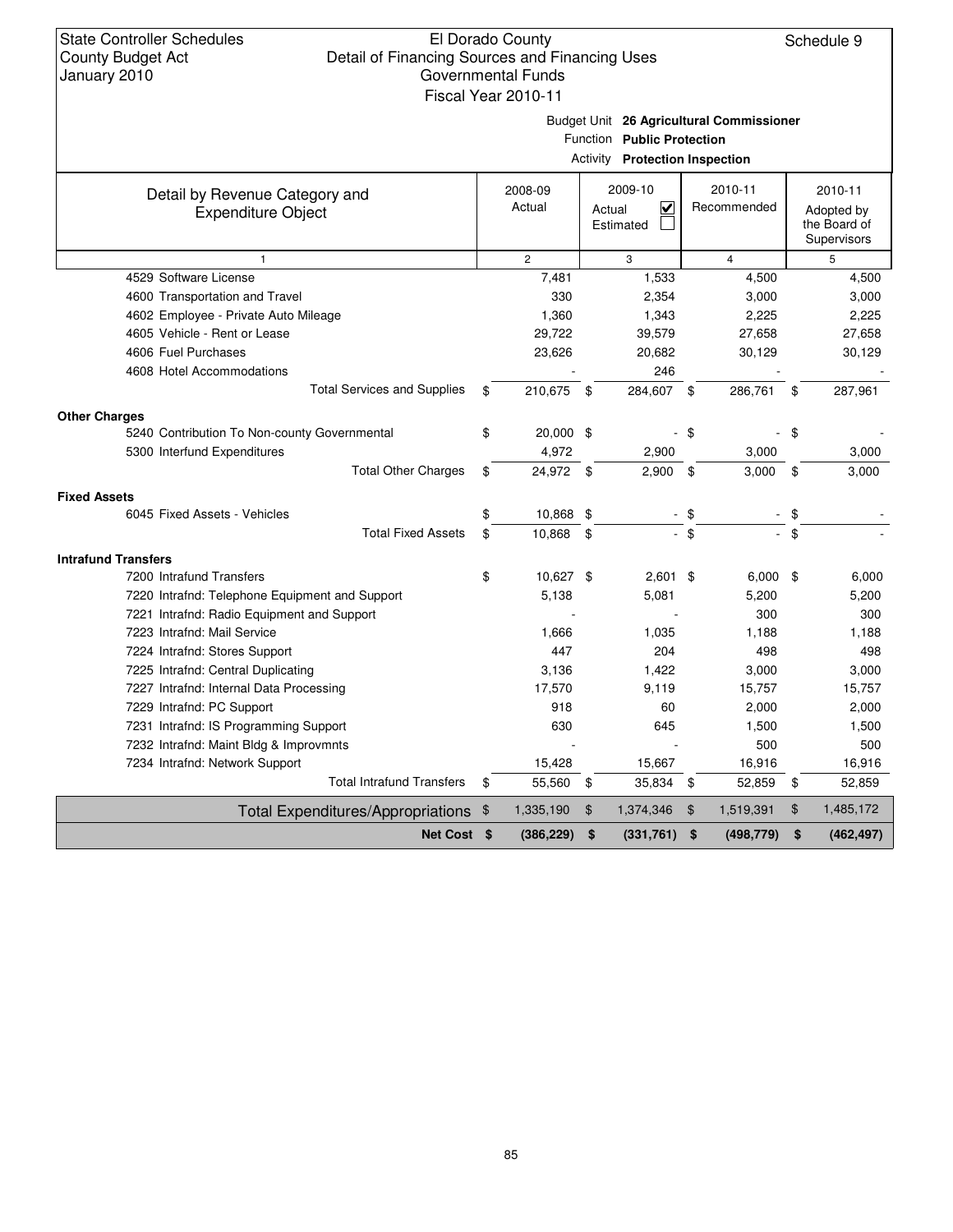| 11 |                               |
|----|-------------------------------|
|    | Budget Unit 28 Recorder/Clerk |

|                                                                                              | Function Public Protection       |                   |      |                                                |      |                        |        |                                                      |
|----------------------------------------------------------------------------------------------|----------------------------------|-------------------|------|------------------------------------------------|------|------------------------|--------|------------------------------------------------------|
|                                                                                              | <b>Activity Other Protection</b> |                   |      |                                                |      |                        |        |                                                      |
| Detail by Revenue Category and<br><b>Expenditure Object</b>                                  |                                  | 2008-09<br>Actual |      | 2009-10<br>$\checkmark$<br>Actual<br>Estimated |      | 2010-11<br>Recommended |        | 2010-11<br>Adopted by<br>the Board of<br>Supervisors |
| $\mathbf{1}$                                                                                 |                                  | $\mathbf{2}$      |      | 3                                              |      | 4                      |        | 5                                                    |
| Licenses, Permits and Franchises                                                             |                                  |                   |      |                                                |      |                        |        |                                                      |
| 0260 Other License and Permits                                                               | \$                               |                   | \$   |                                                | 2\$  |                        | \$     |                                                      |
| 0261 Marriage License                                                                        |                                  | 97,163            |      | 87,467                                         |      | 93,000                 |        | 93,000                                               |
| Total Licenses, Permits and Franchises                                                       | \$                               | 97,163 \$         |      | 87,469                                         | -\$  | 93,000                 | \$     | 93,000                                               |
| Intergovernmental Revenue - State                                                            |                                  |                   |      |                                                |      |                        |        |                                                      |
| 0881 State - Mandated Reimbursements                                                         | \$                               | $11,175$ \$       |      | 4,999                                          | \$   | 6,050                  | \$     | 6,050                                                |
| Total Intergovernmental Revenue - State                                                      | \$                               | 11,175            | - \$ | 4,999                                          | \$   | 6,050                  | \$     | 6,050                                                |
| Intergovernmental Revenue - Federal                                                          |                                  |                   |      |                                                |      |                        |        |                                                      |
| 1125 Federal - HAVA                                                                          | \$                               | 88,978 \$         |      | 26 \$                                          |      |                        | \$     |                                                      |
| 1126 Federal - HAVA (Sec 261)                                                                |                                  |                   |      | 2,094                                          |      |                        |        |                                                      |
| Total Intergovernmental Revenue - Federal                                                    | \$                               | 88,978 \$         |      | $2,120$ \$                                     |      |                        | $-$ \$ |                                                      |
| <b>Charges for Services</b>                                                                  |                                  |                   |      |                                                |      |                        |        |                                                      |
| 1360 Election Services<br>1361 Candidate Filing Fee                                          | \$                               | 293,351 \$        |      | 141,414 \$<br>29,825                           |      | 131,900 \$             |        | 131,900                                              |
| 1600 Recording Fees                                                                          |                                  | 333,517           |      | 396,962                                        |      | 536,150                |        | 536,150                                              |
| 1604 Recording Fees CD Reproduction                                                          |                                  | 12,340            |      | 21,447                                         |      | 15,000                 |        | 15,000                                               |
| 1800 Interfund Revenue                                                                       |                                  |                   |      | 1,048                                          |      |                        |        |                                                      |
| <b>Total Charges for Services</b>                                                            | \$                               | 639,208           | - \$ | 590,695 \$                                     |      | 683,050                | - \$   | 683,050                                              |
| <b>Miscellaneous Revenues</b>                                                                |                                  |                   |      |                                                |      |                        |        |                                                      |
| 1940 Miscellaneous Revenue                                                                   | \$                               | 309,255           | \$   | 304,807                                        | \$   | 295,000                | \$     | 295,000                                              |
| <b>Total Miscellaneous Revenues</b>                                                          | \$                               | 309,255           | - \$ | 304,807 \$                                     |      | 295,000                | \$     | 295,000                                              |
| <b>Other Financing Sources</b>                                                               |                                  |                   |      |                                                |      |                        |        |                                                      |
| 2020 Operating Transfers In                                                                  | \$                               | 15,216 \$         |      | 15,195 \$                                      |      | 60,000 \$              |        | 60,000                                               |
| 2028 Operating Transfers In: Computer Recording                                              |                                  | 371,600           |      | 332,500                                        |      | 145,000                |        | 345,000                                              |
| 2029 Operating Transfers In: Micrographics                                                   |                                  | 177,343           |      | 273,984                                        |      | 463,967                |        | 463,967                                              |
| 2030 Operating Transfers In: Vital Statistics<br>2031 Operating Transfers In: License Notary |                                  | 35,500<br>3,000   |      | 80,516<br>5,000                                |      | 77,725<br>5,000        |        | 77,725<br>5,000                                      |
| <b>Total Other Financing Sources</b>                                                         |                                  | 602,659           | \$   | 707,195                                        | - \$ | 751,692                | \$     | 951,692                                              |
|                                                                                              |                                  |                   |      |                                                |      | 1,828,792              | \$     | 2,028,792                                            |
| Total Revenue \$                                                                             |                                  | 1,748,437         | \$   | 1,697,285                                      | - \$ |                        |        |                                                      |
| <b>Salaries and Employee Benefits</b>                                                        |                                  |                   |      |                                                |      |                        |        |                                                      |
| 3000 Permanent Employees / Elected Officials                                                 | \$                               | 1,130,731 \$      |      | 1,182,197 \$                                   |      | 1,206,720 \$           |        | 1,178,438                                            |
| 3001 Temporary Employees                                                                     |                                  | 127,627           |      | 76,004                                         |      | 75,000                 |        | 75,000                                               |
| 3002 Overtime                                                                                |                                  | 5,612             |      | 1,117                                          |      | 5,500                  |        | 5,500                                                |
| 3004 Other Compensation<br>3005 Tahoe Differential                                           |                                  | 11,545<br>4,818   |      | 11,459<br>4,818                                |      | 11,900<br>4,800        |        | 11,900<br>4,800                                      |
| 3020 Employer Share - Employee Retirement                                                    |                                  | 217,850           |      | 227,174                                        |      | 231,498                |        | 231,498                                              |
| 3022 Employer Share - Medi Care                                                              |                                  | 16,935            |      | 16,647                                         |      | 16,412                 |        | 16,412                                               |
| 3040 Employer Share - Health Insurance                                                       |                                  | 246,899           |      | 280,549                                        |      | 310,309                |        | 310,309                                              |
| 3041 Employer Share - Unemployment Insurance                                                 |                                  | 5,774             |      | 16,471                                         |      | 19,320                 |        | 19,320                                               |
| 3042 Employer Share - Long Term Disab Insurance                                              |                                  | 4,207             |      | 4,305                                          |      | 4,344                  |        | 4,344                                                |
| 3043 Employer Share - Deferred Compensation                                                  |                                  | 7,474             |      | 7,655                                          |      | 7,272                  |        | 7,272                                                |
| 3046 Retiree Health - Defined Contributions                                                  |                                  | 74,011            |      | 18,009                                         |      | 23,535                 |        | 23,535                                               |
| 3060 Employer Share - Workers' Compensation                                                  |                                  | 46,630            |      | 40,950                                         |      | 42,045                 |        | 42,045                                               |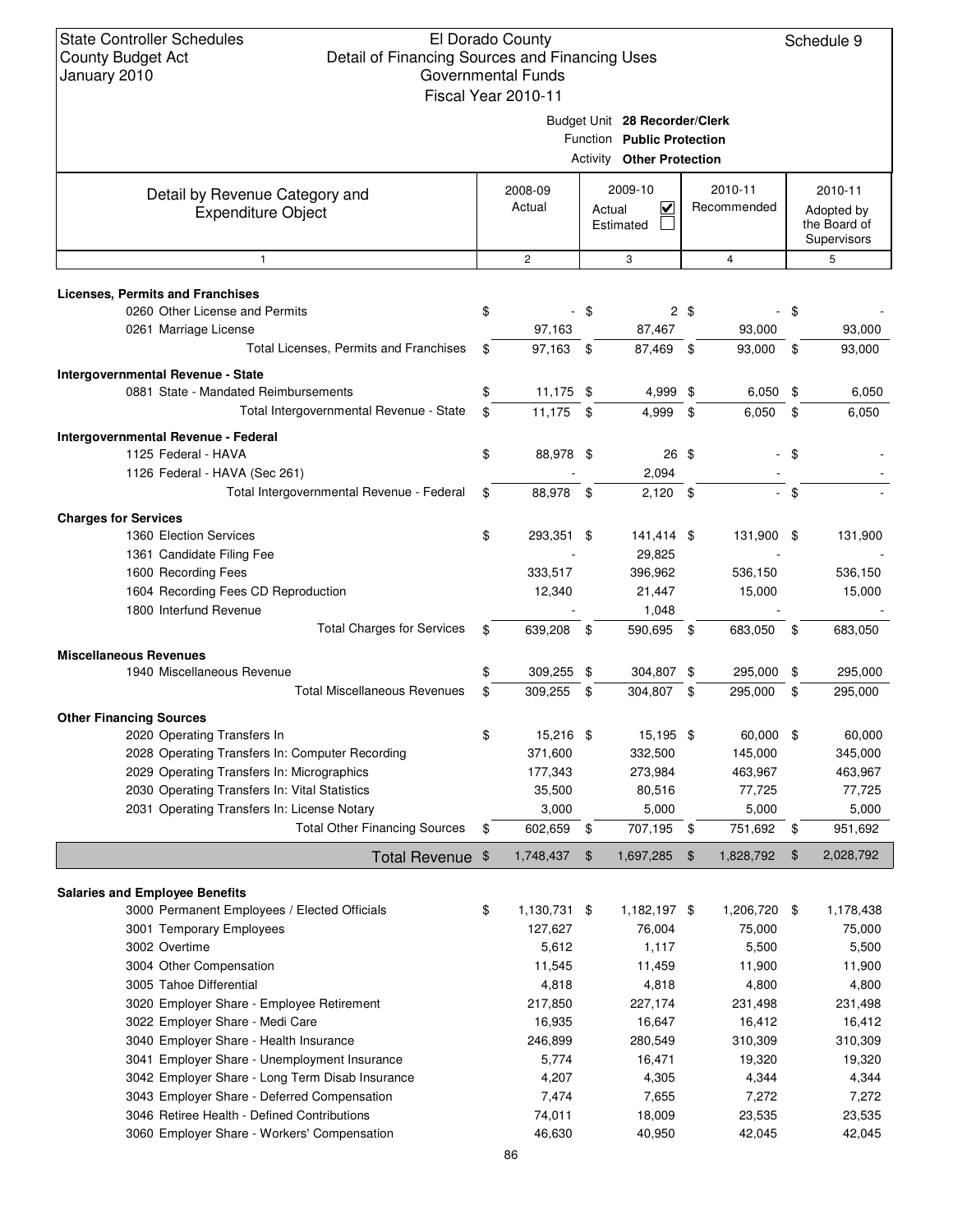State Controller Schedules County Budget Act January 2010

## El Dorado County Detail of Financing Sources and Financing Uses Governmental Funds

Schedule 9

| Governmental Funds  |                      |  |
|---------------------|----------------------|--|
| Fiscal Year 2010-11 |                      |  |
|                     | Budget Unit 28 Recor |  |

**28 Recorder/Clerk**

|                                                             |                                  |                   | Function Public Protection     |                         |     |                        |                                                      |                |  |  |
|-------------------------------------------------------------|----------------------------------|-------------------|--------------------------------|-------------------------|-----|------------------------|------------------------------------------------------|----------------|--|--|
|                                                             | <b>Activity Other Protection</b> |                   |                                |                         |     |                        |                                                      |                |  |  |
| Detail by Revenue Category and<br><b>Expenditure Object</b> |                                  | 2008-09<br>Actual | 2009-10<br>Actual<br>Estimated | $\overline{\mathbf{v}}$ |     | 2010-11<br>Recommended | 2010-11<br>Adopted by<br>the Board of<br>Supervisors |                |  |  |
| $\mathbf{1}$                                                |                                  | $\overline{2}$    | 3                              |                         |     | $\overline{4}$         |                                                      | 5              |  |  |
| 3080 Flexible Benefits                                      |                                  | 2,591             |                                | 2,591                   |     | 20,500                 |                                                      | 20,500         |  |  |
| <b>Total Salaries and Employee Benefits</b>                 | \$                               | 1,902,705         | \$                             | 1,889,947               | -\$ | 1,979,154              | \$                                                   | 1,950,872      |  |  |
| <b>Services and Supplies</b>                                |                                  |                   |                                |                         |     |                        |                                                      |                |  |  |
| 4040 Telephone Company Vendor Payments                      | \$                               | 727 \$            |                                | 705 \$                  |     | 720                    | \$                                                   | 720            |  |  |
| 4041 Cnty Pass thru Telephone Chrges to Depts               |                                  | 608               |                                | 507                     |     | 800                    |                                                      | 800            |  |  |
| 4100 Insurance - Premium                                    |                                  | 7,762             |                                | 13,939                  |     | 11,251                 |                                                      | 11,251         |  |  |
| 4140 Maintenance - Equipment                                |                                  | 21,069            |                                | 19,448                  |     | 28,677                 |                                                      | 28,677         |  |  |
| 4141 Maintenance - Office Equipment                         |                                  | 494               |                                | 124                     |     | 1,800                  |                                                      | 1,800          |  |  |
| 4143 Maintenance - Service Contracts                        |                                  | 606               |                                |                         |     |                        |                                                      |                |  |  |
| 4144 Maintenance - Computer System Supplies                 |                                  |                   |                                | 15,046                  |     | 25,350                 |                                                      | 25,350         |  |  |
| 4180 Maintenance - Building and Improvements                |                                  | 128               |                                |                         |     | 635                    |                                                      | 635            |  |  |
| 4220 Memberships                                            |                                  | 125               |                                |                         |     | 220                    |                                                      | 220            |  |  |
| 4221 Memberships - Legislative Advocacy                     |                                  | 1,025             |                                | 1,575                   |     | 2,225                  |                                                      | 2,225          |  |  |
| 4260 Office Expense                                         |                                  | 17,588            |                                | 22,334                  |     | 25,000                 |                                                      | 25,000         |  |  |
| 4261 Postage                                                |                                  | 71,908            |                                | 96,294                  |     | 124,155                |                                                      | 124,155        |  |  |
| 4262 Software                                               |                                  | 4,106             |                                |                         |     | 5,000                  |                                                      | 5,000          |  |  |
| 4263 Subscription / Newspaper / Journals                    |                                  | 607               |                                | 416                     |     | 430                    |                                                      | 430            |  |  |
| 4264 Books / Manuals                                        |                                  | 216               |                                |                         |     | 500                    |                                                      | 500            |  |  |
| 4265 Law Books                                              |                                  | 3,549             |                                | 2,190                   |     | 4,000                  |                                                      | 4,000          |  |  |
| 4300 Professional and Specialized Services                  |                                  | 179,239           |                                | 222,209                 |     | 361,444                |                                                      | 361,444        |  |  |
| 4307 Microfilm Services                                     |                                  | 500               |                                | 561                     |     | 1,500                  |                                                      | 1,500          |  |  |
| 4324 Medical, Dental and Lab Services                       |                                  | 100               |                                |                         |     |                        |                                                      |                |  |  |
| 4400 Publication and Legal Notices                          |                                  | 3,382             |                                | 3,289                   |     | 3,050                  |                                                      | 3,050          |  |  |
| 4420 Rents and Leases - Equipment                           |                                  | 16,059            |                                | 14,817                  |     | 16,764                 |                                                      | 16,764         |  |  |
| 4440 Rent & Lease - Building/Improvements                   |                                  | 3,710             |                                | 1,948                   |     | 1,915                  |                                                      | 1,915          |  |  |
| 4460 Small Tools and Instruments                            |                                  |                   |                                | 27                      |     | 200                    |                                                      | 200            |  |  |
| 4461 Minor Equipment                                        |                                  | 651               |                                | 1,165                   |     | 1,000                  |                                                      |                |  |  |
| 4462 Minor Computer Equipment                               |                                  | 149               |                                | 1,436                   |     | 2,000                  |                                                      | 1,000<br>2,000 |  |  |
| 4500 Special Departmental Expense                           |                                  | 372,476           |                                | 148,543                 |     | 158,750                |                                                      | 158,750        |  |  |
| 4503 Staff Development                                      |                                  | 1,550             |                                | 1,170                   |     | 1,700                  |                                                      | 1,700          |  |  |
| 4511 Elections Outreach                                     |                                  |                   |                                |                         |     |                        |                                                      |                |  |  |
| 4529 Software License                                       |                                  | 1,612             |                                | 301                     |     | 800                    |                                                      | 800            |  |  |
|                                                             |                                  | 22,212            |                                | 6,327                   |     | 3,700                  |                                                      | 298            |  |  |
| 4531 Precinct Board Compensation                            |                                  | 92,159            |                                | 42,364                  |     | 52,780                 |                                                      | 52,780         |  |  |
| 4600 Transportation and Travel                              |                                  | 482               |                                | 506                     |     | 2,317                  |                                                      | 2,317          |  |  |
| 4602 Employee - Private Auto Mileage                        |                                  | 1,546             |                                | 1,251                   |     | 1,950                  |                                                      | 1,950          |  |  |
| 4605 Vehicle - Rent or Lease                                |                                  | 2,977             |                                | 1,424                   |     | 2,900                  |                                                      | 2,900          |  |  |
| 4606 Fuel Purchases                                         |                                  | 826               |                                | 724                     |     | 720                    |                                                      | 720            |  |  |
| 4608 Hotel Accommodations                                   |                                  |                   |                                | 141                     |     |                        |                                                      |                |  |  |
| <b>Total Services and Supplies</b>                          | \$                               | 830,149           | -\$                            | 620,782 \$              |     | 844,253                | \$                                                   | 840,851        |  |  |
| <b>Fixed Assets</b>                                         |                                  |                   |                                |                         |     |                        |                                                      |                |  |  |
| 6042 Fixed Assets - Computer Sys Equipment                  | \$                               | 23,749 \$         |                                | 26,999 \$               |     | 7,500 \$               |                                                      | 7,500          |  |  |
| <b>Total Fixed Assets</b>                                   | \$                               | 23,749            | - \$                           | 26,999                  | \$  | 7,500                  | \$                                                   | 7,500          |  |  |
| <b>Intrafund Transfers</b>                                  |                                  |                   |                                |                         |     |                        |                                                      |                |  |  |
| 7200 Intrafund Transfers                                    | \$                               | 22,276 \$         |                                | 13,756 \$               |     | 17,000 \$              |                                                      | 17,000         |  |  |
| 7210 Intrafnd: Collections                                  |                                  | 23                |                                | 12                      |     | 25                     |                                                      | 25             |  |  |
|                                                             |                                  |                   |                                |                         |     |                        |                                                      |                |  |  |